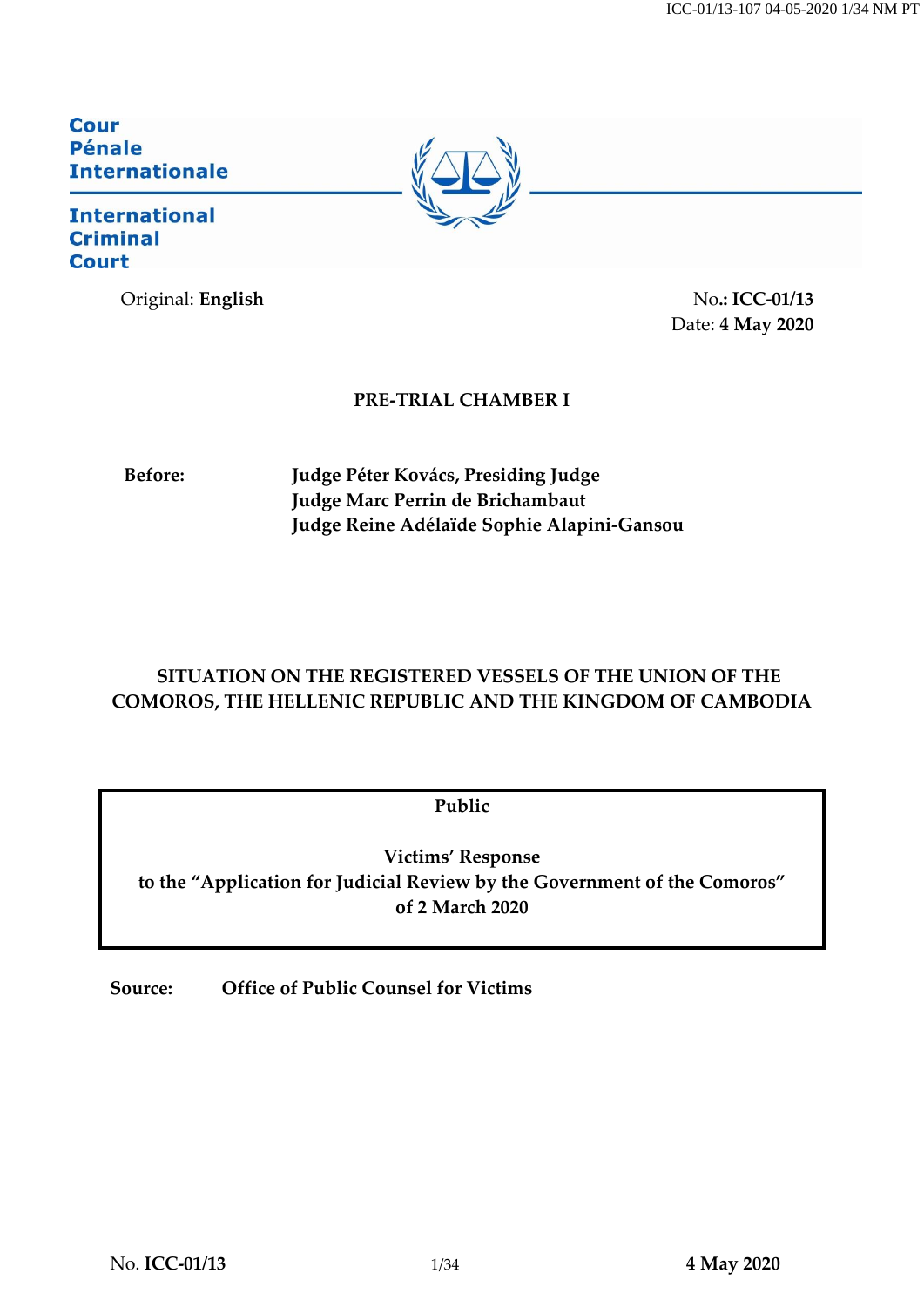# **Document to be notified in accordance with regulation 31 of the** *Regulations of the*

*Court* **to:**

| The Office of the Prosecutor<br>Ms Fatou Bensouda<br>Mr James Stewart                          | <b>Counsel for Defence</b>                                    |
|------------------------------------------------------------------------------------------------|---------------------------------------------------------------|
| <b>Legal Representatives of the Victims</b><br>Mr Rodney Dixon<br>Ms Paolina Massidda          | <b>Legal Representatives of the Applicants</b>                |
| <b>Unrepresented Victims</b>                                                                   | <b>Unrepresented Applicants</b><br>(Participation/Reparation) |
| The Office of Public Counsel for<br><b>Victims</b><br>Ms Paolina Massidda<br>Ms Anne Grabowski | The Office of Public Counsel for the<br>Defence               |
| <b>States' Representatives</b><br>Mr Rodney Dixon<br>Ms Haydee Dijkstal<br><b>REGISTRY</b>     | <b>Amicus Curiae</b>                                          |
| Registrar                                                                                      | <b>Counsel Support Section</b>                                |
| Mr Peter Lewis                                                                                 |                                                               |
| <b>Victims and Witnesses Unit</b>                                                              | <b>Detention Section</b>                                      |
| <b>Victims Participation and Reparations</b><br><b>Section</b>                                 | Other                                                         |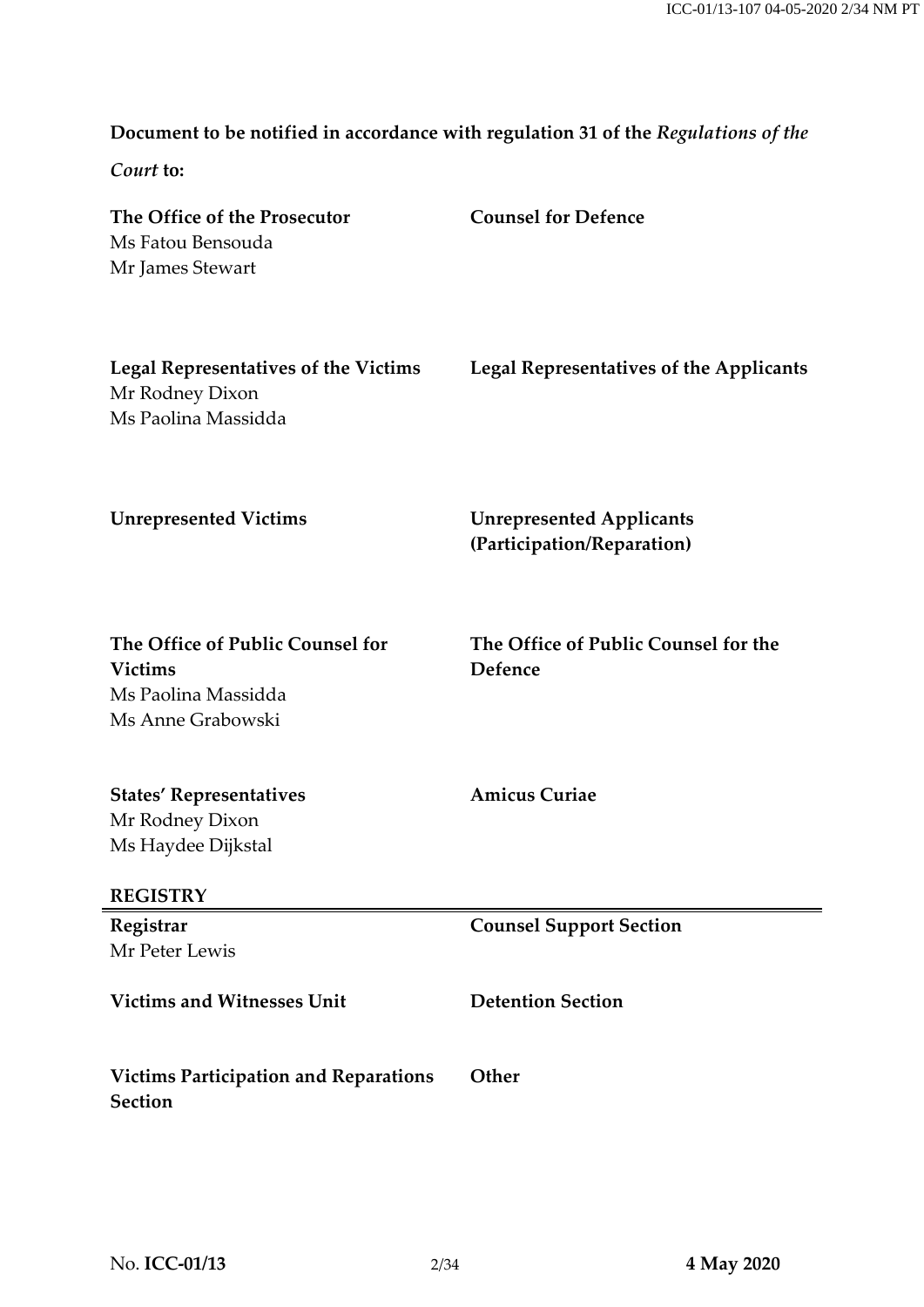## **I. INTRODUCTION**

1. The Principal Counsel of the Office of Public Counsel for Victims, acting as Legal Representative of a group of victims (the "Principal Counsel")<sup>1</sup> supports the "Application for Judicial Review by the Government of the Comoros (the "Application"), 2 filed on 2 March 2020.

<span id="page-2-0"></span>2. She concurs with all the arguments presented by the Union of the Comoros in relation to (i) the possibility for the Pre-Trial Chamber to review the Prosecutor's 2019 decision not to open an investigation in light of the fact that it was not carried out properly;<sup>3</sup> and (ii) the grounds for review.<sup>4</sup> In this regard, the Principal Counsel submits that the Prosecutor did not perform a complete and comprehensive reevaluation of all the material in her possession as ordered by the Pre-Trial and Appeals Chambers. In fact, the review decision at stake, demonstrates once more the unwillingness of the Prosecutor to properly consider the evidence and disregard the directions of the Chambers.

3. Victims seek justice and truth and indicate that they feel that justice is repeatedly being denied to them. They believe that justice entails respect for the rule of law and the orders and directions of a court of law. Therefore, for them, the Prosecutor's attitude is highly disappointing and regrettable. It is even more regrettable that the failure to genuinely engage with the evidence available and truly carry out a reconsideration exercise has resulted in further litigation and even a call for sanctions to solve the procedural stalemate.

<sup>&</sup>lt;sup>1</sup> See the "Decision on the Victims' Participation in the Situation'' (Pre-Trial Chamber I), No. [ICC-01/13-18,](https://www.icc-cpi.int/CourtRecords/CR2015_04119.PDF) 24 April 2015, para. 17; and the "Decision on the Requests for Withdrawal of the Legal Representative of Victims pursuant to Regulation 82 of the Regulations of the Court" (Pre-Trial Chamber I), [No. ICC-01/13-54,](https://www.icc-cpi.int/CourtRecords/CR2016_06853.PDF) 26 September 2016.

<sup>&</sup>lt;sup>2</sup> See the "Application for Judicial Review by the Government of the Union of the Comoros", No. [ICC-01/13-100,](https://www.icc-cpi.int/CourtRecords/CR2020_00762.PDF) 2 March 2020 (the "Application").

<sup>3</sup> *Idem*, paras. 18-25.

<sup>4</sup> *Idem*, paras. 26-104.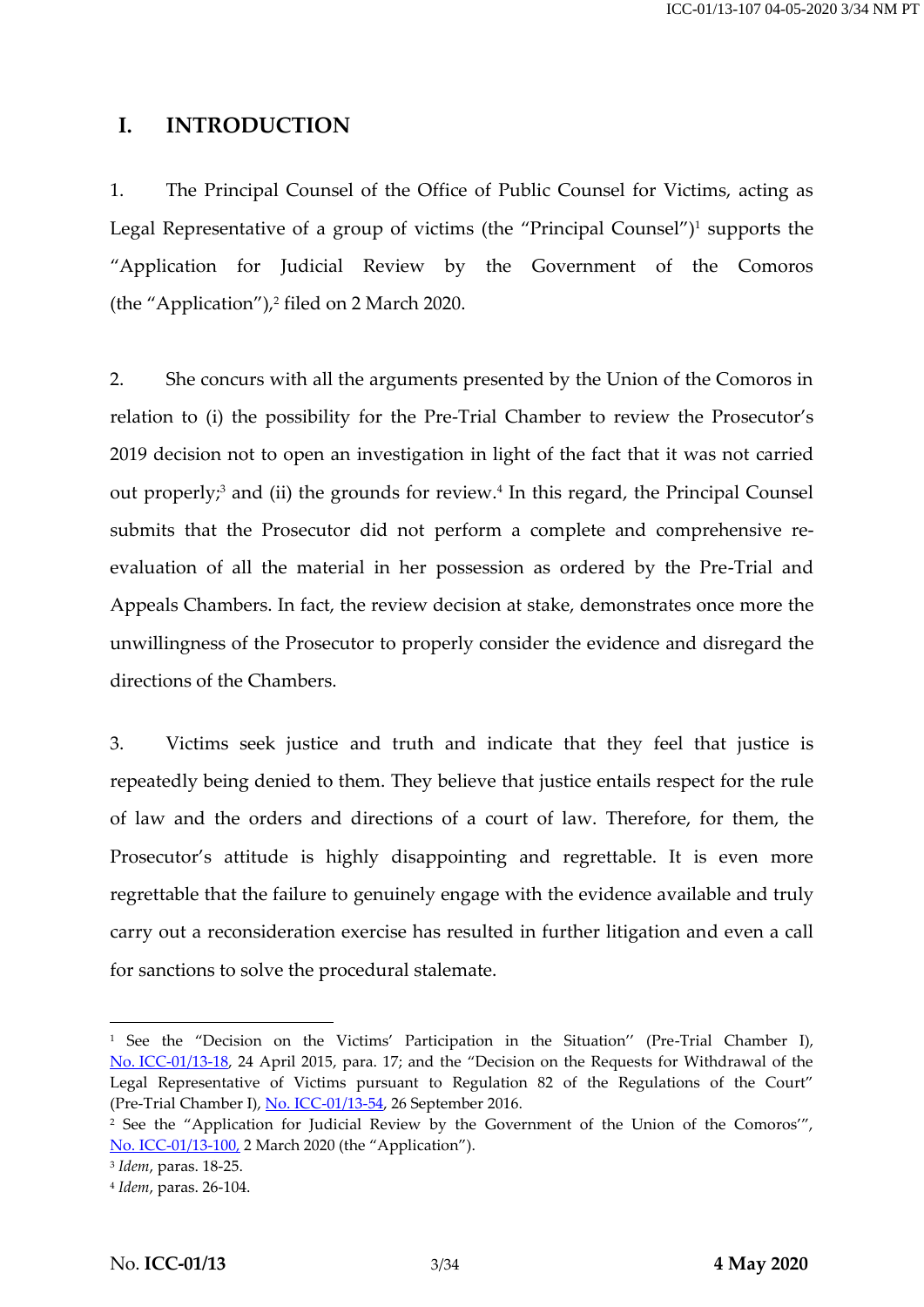4. Given the comprehensive and detailed submissions of the Union of the Comoros, including the identification of the specific errors committed by the Prosecutor in her 2 December 2019 Review, the Principal Counsel focuses on further factual elements and arguments which fully support the Application.

5. The Principal Counsel also concurs with the fact that the errors identified must be corrected and remedied. While she agrees, in principle, that sanctions should be imposed to admonish the Prosecutor's resistance to comply with the Chambers' orders, the Principal Counsel posits that any sanction eventually imposed should be effective, corrective and remedial and should take into account the loss of time and disappointment resulting from the Prosecutor's failure to properly follow the Chamber's guidance.

6. In this regard, some Victims have expressed the view that the Pre-Trial Chamber should put an end to the on-going remanding of the matter to the Prosecutor and questioned why the Chamber cannot substitute its decision for that of the Prosecutor in such an exceptional instance in which there is a clear impasse. For the Victims this is the only way of resolving the matter, particularly in light of the Court's obligation to fight impunity.

7. The Principal Counsel echoes the concerns expressed by the Vicitms she represents that requiring the Prosecutor to *again* review her decision would not lead to resolving the impasse but only to further, significant delays. Therefore, she suggests that the Pre-Trial Chamber should use its inherent powers to resolved the matter determinatively as a form of 'sanction' for the Prosecutor's repeated resistence to implementing judicial orders and directions. This approach would also avoid additional and arguably significant delays that would flow from either a new request by the Chamber to the Prosecutor to reconsider her last decision or the appointment of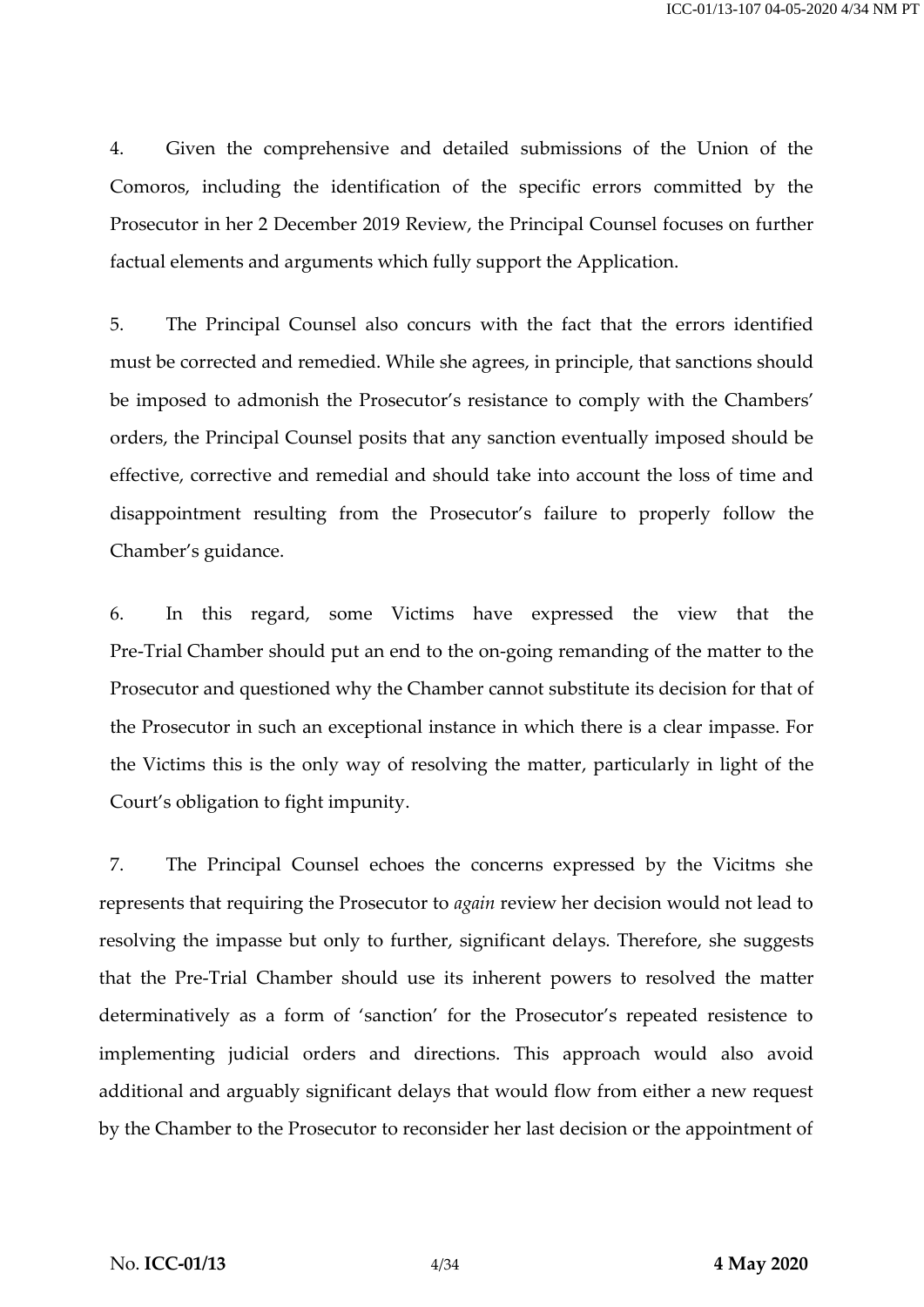an *amicus* prosecutor. Said approach also appears to be in line with the intent of the drafters of the Statute as discussed *infra*.

8. Indeed, and unfortunately, the legal texts of the Court do not provide for an adequate sanction in the circumstances. In fact, on the one hand, the imposition of a fine pursuant to article 71 of the Statute and rule 171 of the Rules of Procedure and Evidence (the "Rules") would only be symbolic and not achieve the intended purpose of ensuring that the proceedings move forward so that Victims may have a real chance to seek justice. On the other hand, the proposal by the Union of the Comoros, of appointing an *ad hoc* prosecutor, also appears inapt to contribute achieving some progress in the proceedings because any conclusion by said '*amicus curiae*' will not be binding upon the Prosecutor.

## **II. PROCEDURAL HISTORY**

9. On 16 July 2015, Pre-Trial Chamber I (the "Chamber"), by Majority, granted the Application for review from the Union of the Comoros, requesting the Prosecutor to reconsider her decision of 6 November 2014 not to initiate an investigation relating to the incidents allegedly committed from 31 May 2010 through 5 June 2010 on registered vessels of the Union of the Comoros, the Hellenic Republic and the Kingdom of Cambodia bound for the Gaza Strip (the "2015 Decision"). 5

<span id="page-4-0"></span>10. On 29 November 2017, the Prosecutor notified the Chamber of her further decision not to initiate an investigation in the situation (the "29 November 2017 Review").<sup>6</sup>

<sup>5</sup> See the "Decision on the request of the Union of the Comoros to review the Prosecutor's decision not to initiate an investigation" (Pre-Trial Chamber I), [No. ICC-01/13-34,](https://www.icc-cpi.int/CourtRecords/CR2015_13139.PDF) 16 July 2015 (the "2015 Decision").

<sup>6</sup> See the "Annex 1 to the Notice of Prosecutor's Final Decision under Rule 108(3)", No. [ICC-01/13-57-Anx1,](https://www.icc-cpi.int/RelatedRecords/CR2017_07028.PDF) 30 November 2017 (the "29 November 2017 Review").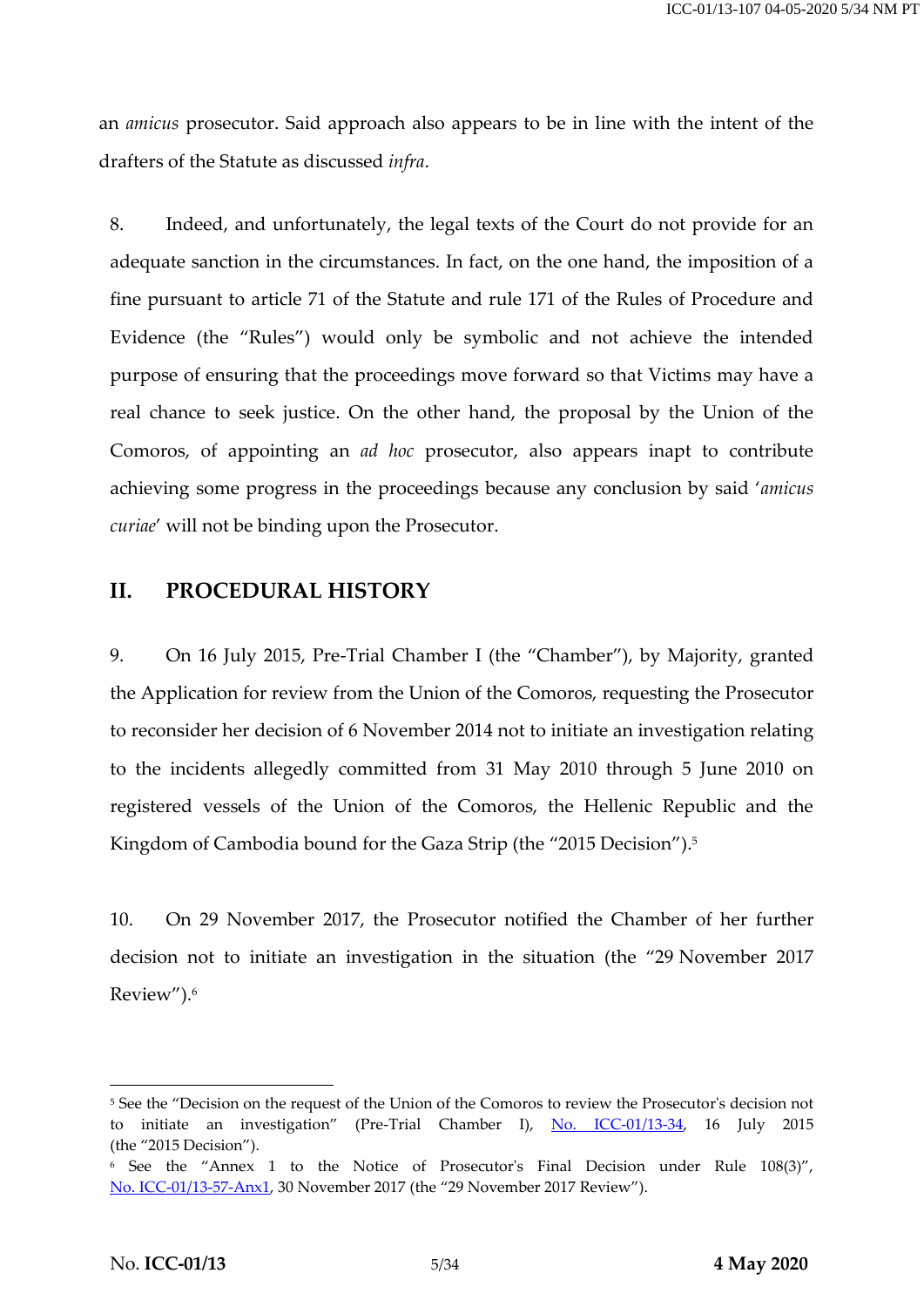11. On 23 February 2018, the Union of the Comoros filed a further "Application for Judicial Review by the Government of the Union of the Comoros", <sup>7</sup> of the 29 November 2017 Review.

12. On 15 November 2018, the Chamber rendered its "Decision on the "Application for Judicial Review by the Government of the Union of the Comoros" (the "2018 Decision") finding, *inter alia*, that "*the 29 November 2017 decision cannot be considered to be final within the meaning of rule 108(3) of the Rules*". <sup>8</sup> Consequently, it requested the Prosecutor to reconsider her decision of 6 November 2014 in accordance with the its 2015 Decision; and to "*notify the Chamber and those participating in the proceedings of her final decision no later than Wednesday 15 May 2019*". <sup>9</sup> On 21 November 2018, the Prosecutor filed a request for leave to appeal the 2018 Decision. 10

14. On 18 January 2019, the Chamber partly granted leave to appeal, certifying two of the three issues put forth by the Prosecutor. 11

<span id="page-5-0"></span>15. On 25 January 2019, the Appeals Chamber granted the Prosecutor's request for extension of time and page limits,<sup>12</sup> imparting corresponding extensions to the

<sup>7</sup> See the "Application for Judicial Review by the Government of the Union of the Comoros", with Confidential Annexes 1-3, No. ICC-01/13-58-Conf, 26 February 2018. A public redacted version was made available on the same day, see [No. ICC-01/13-58-Red.](https://www.icc-cpi.int/CourtRecords/CR2018_01535.PDF)

<sup>&</sup>lt;sup>8</sup> See the "Decision on the 'Application for Judicial Review by the Government of the Union of the Comoros'" (Pre-Trial Chamber I)[, No. ICC-01/13-68,](https://www.icc-cpi.int/CourtRecords/CR2018_05367.PDF) 15 November 2018 (the "2018 Decision"), p. 45. 9 *Idem*, paras. 120-121.

<sup>&</sup>lt;sup>10</sup> See the "Request for Leave to Appeal the 'Decision on the 'Application for Judicial Review by the Government of the Union of the Comoros'", [No. ICC-01/13-69,](https://www.icc-cpi.int/CourtRecords/CR2018_05492.PDF) 21 January 2019.

<sup>&</sup>lt;sup>11</sup> See the "Decision on the Prosecutor's request for leave to appeal the 'Decision on the 'Application for Judicial Review by the Government of the Union of the Comoros''" (Pre-Trial Chamber I), No. [ICC-01/13-73,](https://www.icc-cpi.int/CourtRecords/CR2019_00167.PDF) 18 January 2019.

<sup>&</sup>lt;sup>12</sup> See the "Decision on the Prosecutor's request for extension of page limit and extension of time limit"(Appeals Chamber), No. [ICC-01/13-80,](https://www.icc-cpi.int/CourtRecords/CR2019_00433.PDF) 25 January 2019, paras. 11 and 15. See also, the "Prosecution's omnibus request for extension of pages, extension of time, and suspensive effect", No. [ICC-01/13-74,](https://www.icc-cpi.int/CourtRecords/CR2019_00184.PDF) 21 January 2019; the "Response on behalf of the Government of the Union of the Comoros to the 'Prosecution's omnibus request for extension of pages, extension of time, and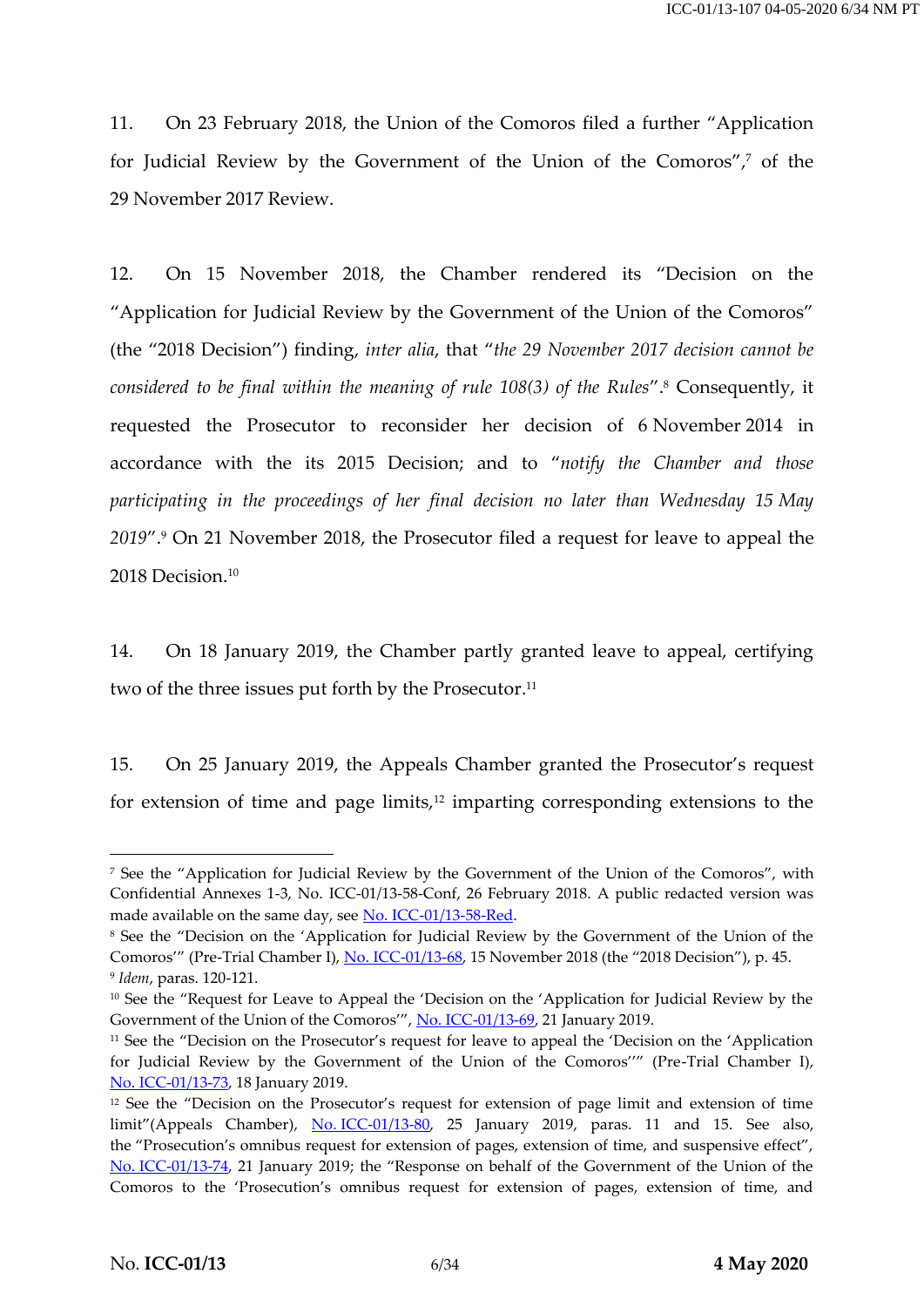other participants,<sup>13</sup> and informing that "*a decision on the Prosecutor's request for suspensive effect will be issued separately*".<sup>14</sup>

16. On 31 January 2019, the Appeals Chamber rejected the Prosecutor's request for suspensive effect.<sup>15</sup>

<span id="page-6-0"></span>17. On 2 September 2019, the Appeals Chamber affirmed the 2018 Decision, 16 directed the Prosecutor to conduct a second review of her decision not to investigate into the situation, and to notify those participating in the proceedings of her conclusion by 2 December 2019. <sup>17</sup> Importantly, the Appeals Chamber ruled that "*where the pre-trial chamber requests reconsideration of the Prosecutor's decision not to investigate on the basis of its interpretation of the applicable law, the Prosecutor is bound to follow this interpretaion. Furthermore, the Prosecutor is bound to adhere to any directions of the pre-trial chamber to consider certain available information. In addition, when assessing gravity, the Prosecutor is obliged to follow any directions of the pre-trial chamber to take into account certain factors or information relating thereto*".<sup>18</sup>

18. On 2 December 2019, the Prosecutor submitted her "Notice of Prosecutor's Final Decision under rule 108(3), as revised and refiled in accordance with the Pre-Trial Chamber's request of 15 November 2018 and the Appeals Chamber's

suspensive effect", No. [ICC-01/13-79,](https://www.icc-cpi.int/CourtRecords/CR2019_00305.PDF) 24 January 2019; the "Response of the Victims to the "Prosecution's omnibus request for extension of pages, extension of time, and suspensive effect", No. [ICC-01/13-78](https://www.icc-cpi.int/CourtRecords/CR2019_00300.PDF), 24 January 2019; and the "Victims' response to the Prosecution's Omnibus Request", [No. ICC-01/13-77,](https://www.icc-cpi.int/CourtRecords/CR2019_00297.PDF) 24 January 2019.

<sup>&</sup>lt;sup>13</sup> See the "Decision on the Prosecutor's request for extension of page limit and extension of time limit", *supra* note [12,](#page-5-0) paras. 11 and 16.

<sup>14</sup> *Idem*, para. 6.

<sup>&</sup>lt;sup>15</sup> See the "Decision on the Prosecutor's request for suspensive effect" (Appeals Chamber), No. [ICC-01/13-81,](https://www.icc-cpi.int/CourtRecords/CR2019_00560.PDF) 31 January 2019, para. 12.

<sup>&</sup>lt;sup>16</sup> See the "Judgment on the appeal of the Prosecutor against Pre-Trial Chamber I's Decision on the 'Application for Judicial Review by the Government of the Union of the Comoros", No. [ICC-01/13-98,](https://www.icc-cpi.int/CourtRecords/CR2019_04886.PDF) 2 September 2019 (the "2019 Judgment").

<sup>17</sup> *Idem*, para. 96.

<sup>18</sup> *Idem*, para. 82. Emphasis added.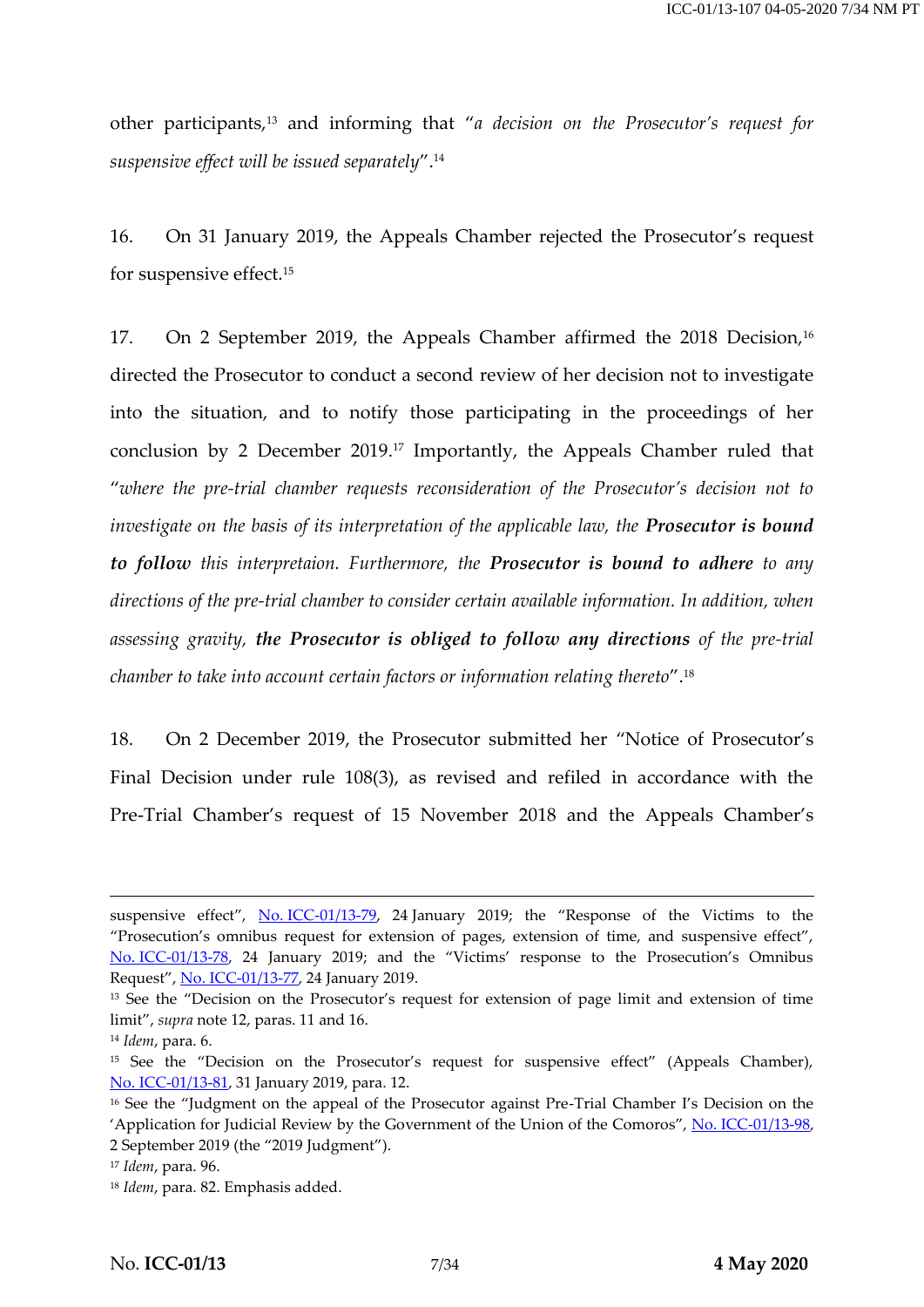<span id="page-7-0"></span>Judgment of 2 September 2019", <sup>19</sup> maintaining her previous decision not to open an investigation into the situation.

19. On 2 March 2020, the Union of the Comoros moved once more for judicial review and requested (i) sanctions to be imposed against the Prosecutor for her "*deliberate refusal to comply with an oral or written direction by the Court*"; <sup>20</sup> and (ii) the appointment of an *amicus* prosecutor to reconsider the decision to end the stalemate situation in these proceedings. 21

20. On 17 March 2020, the Prosecutor asked for an extension of time limit justified by the impact on her activities of the measures taken as a result of the COVID-19 pandemic (the "Request"). 22

21. On 18 March 2020, both teams of Legal Representatives of Victims<sup>23</sup> and the Union of the Comoros<sup>24</sup> filed their responses supporting the Request.

22. On 19 March 2020, the Chamber granted the Request, setting the new deadlines to file responses for the Legal Representatives of Victims and for the Prosecution on 4 and 11 May 2020 respectively, and on 26 May 2020 for the referring State to file its reply. 25

<sup>19</sup> See the "Notice of Prosecutor's Final Decision under rule 108(3), as revised and refiled in accordance with the Pre-Trial Chamber's request of 15 November 2018 and the Appeals Chamber's Judgment of 2 September 2019" containing the "Final Decision of the Prosecutor concerning the 'Article 53(1) Report' (ICC-01/13-6-AnxA), dated 6 November 2014, as revised and refiled in accordance with the Pre-Trial Chamber's request of 15 November 2018 and the Appeals Chamber's judgment of 2 September 2019", [No. ICC-01/13-99-Anx1,](https://www.icc-cpi.int/RelatedRecords/CR2019_07299.PDF) 2 December 2019 (the "2 December 2019 Review").

<sup>20</sup> See the Application, *supra* not[e 2,](#page-2-0) para. 123.

<sup>21</sup> *Idem*, paras. 126-129.

<sup>&</sup>lt;sup>22</sup> See the "Urgent Request for an Extension of Time",  $\overline{No}$ . 01/13-102, 17 March 2020, paras. 3-4 (the "Request").

<sup>&</sup>lt;sup>23</sup> See the "Victims' Response to the 'Prosecution's Urgent Request for an Extension of Time'", No. [ICC-01/13-103,](https://www.icc-cpi.int/CourtRecords/CR2020_01113.PDF) 18 March 2020 and the "Response of the Victims to the 'Prosecution's Urgent Request for an Extension of Time'", [No. ICC-01/13-105,](https://www.icc-cpi.int/CourtRecords/CR2020_01161.PDF) 18 March 2020.

<sup>24</sup> See the "Response of the Government of the Comoros to the 'Prosecution's Urgent Request for an Extension of Time'", [No. ICC-01/13-104,](https://www.icc-cpi.int/CourtRecords/CR2020_01119.PDF) 18 March 2020.

<sup>&</sup>lt;sup>25</sup> See the "Decision on the Prosecution's urgent request for an extension of time" (Pre-Trial Chamber I), [No. 01/13-106,](https://www.icc-cpi.int/Pages/record.aspx?docNo=ICC-01/13-106) 19 March 2020, p. 5.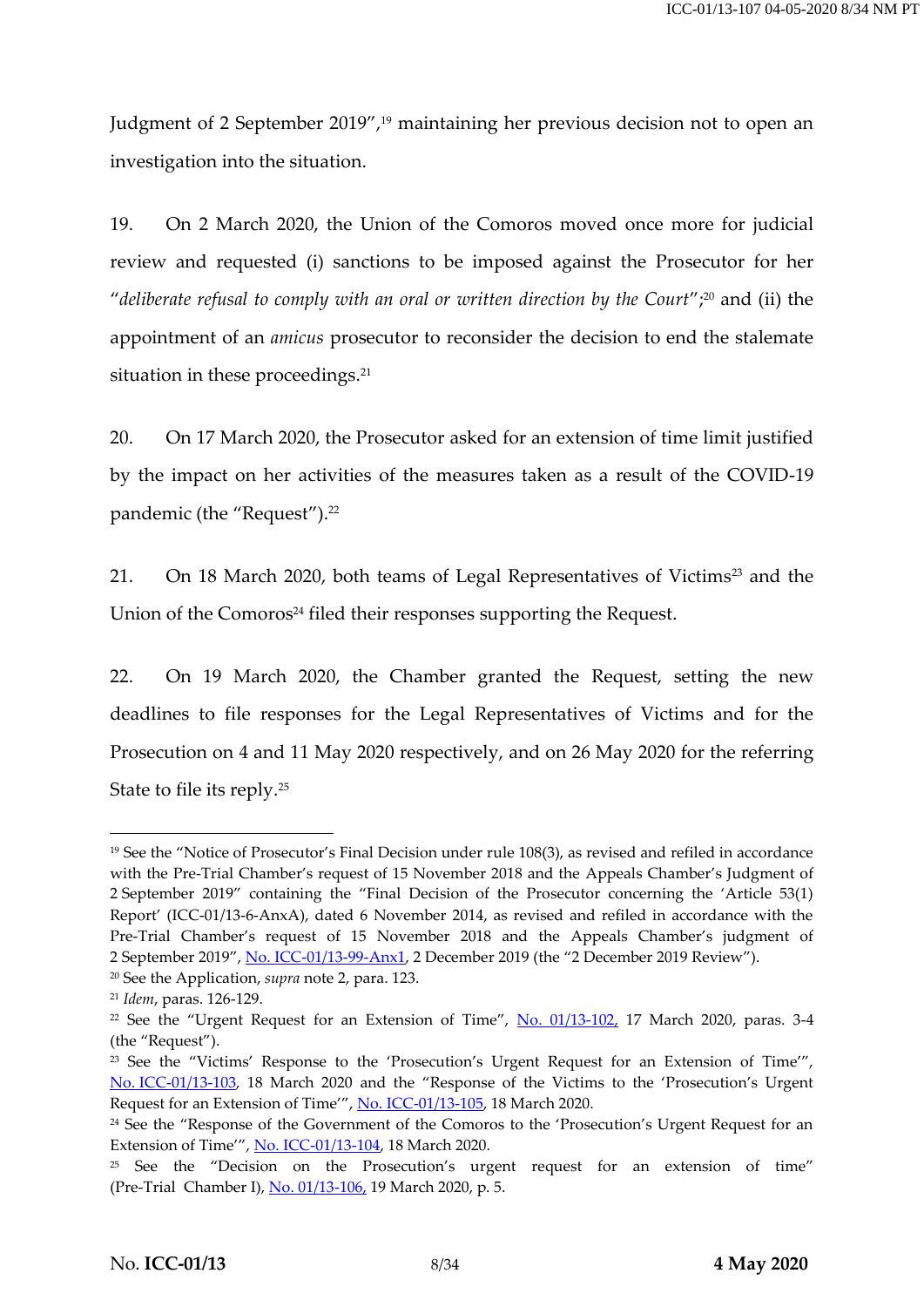#### **III. ON THE INCORRECTNESS OF THE SECOND REVIEW**

23. At the outset, the Principal Counsel notes that, regrettably, she has to support a third request for judicial review by the Union of the Comoros because the Prosecutor, once again, did not carry out a genuine reconsideration of her initial decision not to open an investigation into the situation. The Prosecutor has increasingly taken an untenable position on the evidence and Victims' statements available to her since the Union of the Comoros' referral in 2013. With every review, the Prosecutor has put more efforts into defending her initial (and erroneous) position, rather than following the Chamber's orders to meaningfully reassess the available evidence. Had she done so, the assessment would have inevitably led her to conclude that there is a need to open an investigation.

24. This attitude has concretely resulted in prolonged and unnecessary litigation, three requests for judicial review, orders from both the Pre-Trial and the Appeals Chamber, and disappointment and discouragement on the side of the Victims who still wait for justice ten years after the events. Having obtained a ruling in their favour from the Appeals Chamber, confirming the Chamber's position, Victims hoped to finally see the investigation into the events they suffered from opened, and, perhaps, seeing persons they deem responsible being brought before the Court.

25. Instead, the Prosecutor found a way, in the Victims' words, to rid herself of the matter; simply "*maintain*[ing] *her view that there is not a reasonable basis to proceed, because there is no potential case arising from this situation that is sufficiently grave, within the meaning of articles 17(1)(d) and 53(1)(b) of the Statute*". <sup>26</sup> This statement quite fittingly sums up the choice by the Prosecutor to only conduct a cosmetic and

<sup>26</sup> See the 2 December 2019 Review, *supra* not[e 19,](#page-7-0) para. 4. Emphasis added.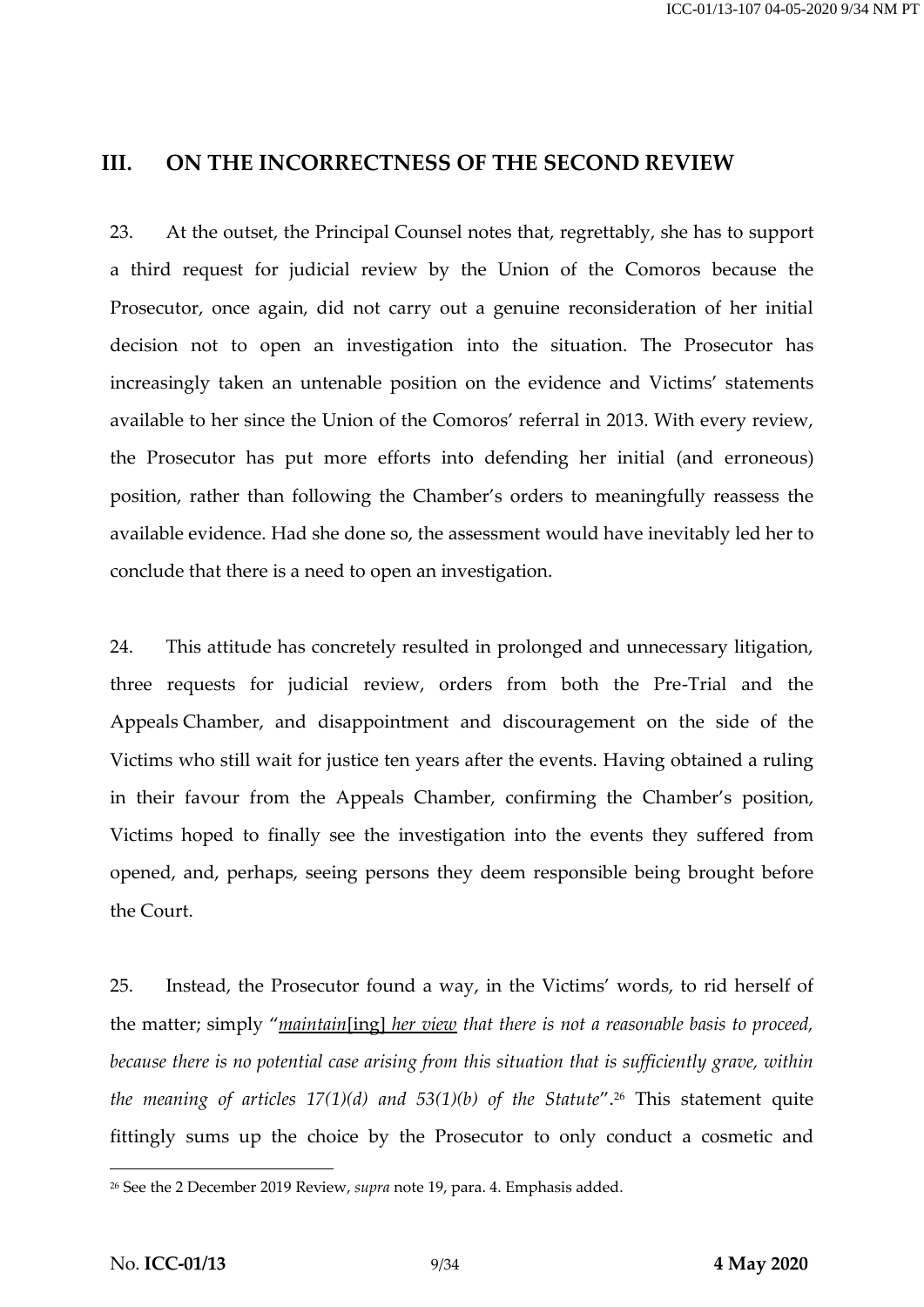superficial review of her previous assessment disregrading once more the Chamber's directions she was ordered to comply with.

26. From the manner in which the Prosecutor carried out her latest 'reconsideration' it is fair to conclude that she did not perform a complete and comprehensive re-evaluation of all the material in her possession as ordered. Indeed, in the 2 December 2019 Review the Prosecutor concludes that she had already previously correctly appreciated all facts which were merely misunderstood by the Chamber. This approach is contrary to the order of the Appeals Chamber to conduct a comprehensive *re-assessment of the entire record* in light of and *applying* the legal findings of the Pre-Trial Chamber.

27. In this regard, the Principal Counsel agrees with the Union of the Comoros that the Prosecutor repeatedly failed to apply the 'reasonable basis to proceed' standard as interpreted as a matter of law by the Chamber in its 2015 Decision, <sup>27</sup> and unjustifiably applied an incorrect standard of review,<sup>28</sup> continued to draw premature deductions<sup>29</sup> and unreasonably reached determinative conclusions, <sup>30</sup> rather than finding that, in the event of uncertainty as of the facts, an investigation was needed.

28. In light of the comprehensive and detailed submissions of the Union of the Comoros, including the identification of the specific errors committed by the Prosecutor in her 2 December 2019 Review, the Principal Counsel supplements the referring State's submissions, focussing on some factual matters and on the Victims' accounts which appear to have been constantly ignored by the Prosecutor despite having a significant impact on the erroneous gravity assessment and on the result of her review.

<sup>27</sup> See the Application, *supra* not[e 2,](#page-2-0) paras. 4, 27-28.

<sup>28</sup> *Idem*, para. 36.

<sup>29</sup> *Idem, e.g.*, paras. 42, 48, 98.

<sup>30</sup> *Idem, e.g.*, paras. 55-56, 76, 78-79.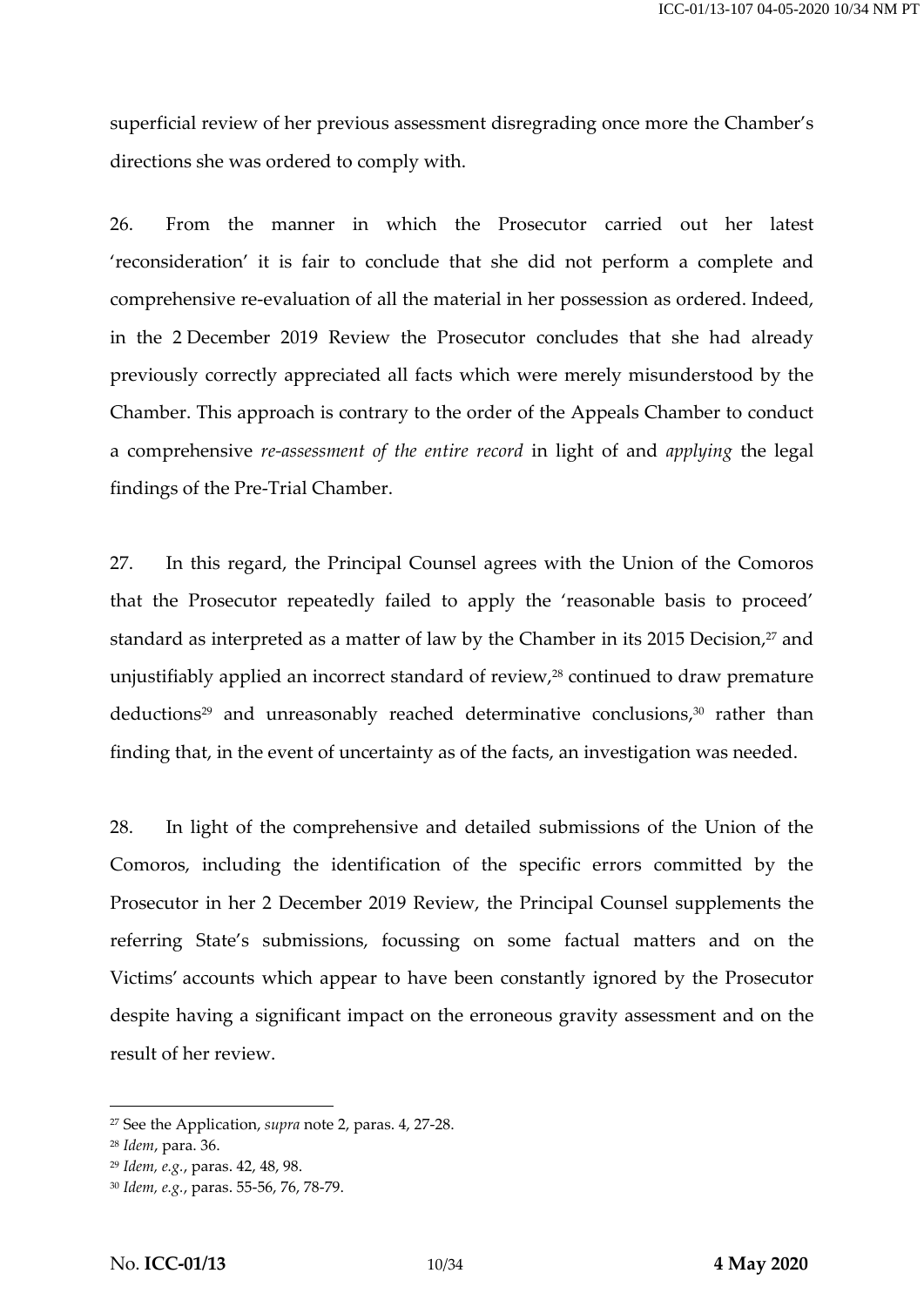29. In relation, for instance, to the use of live ammunition, as rightly pointed out by the Union of the Comoros,<sup>31</sup> the Prosecutor's finding is entirely unreasonable given the numerous Victims' statements that clearly and consistently indicate live fire before boarding of the ship. In this regard, in the 2 December 2019 Review, the Prosecutor states having revised

"[her] *position […] and accepts, for the purpose of the gravity analysis that live rounds may have been fired on a more than isolated and exceptional basis in the period of approximately three minutes before the IDF attempted for the second time to board the* Mavi Marmara. *This possibility is taken into account by the Prosecutor in considering whether the identified crimes were committed according to a plan or policy.*

In particular, the Prosecution had expressed the view in 2017 that even if it were *accepted* arguendo *that some IDF soldiers did open fire with live ammunition before the troops set foot on the upper deck of the* Mavi Marmara*,* […] *this does not establish a reasonable basis to believe that, in the circumstances, the identified crimes were committed according to a plan or policy.*

*There are, as well, other consideration, suggested by the available information which would appear to be inconsistent with the existence of a plan or policy to commit the identified crimes, or at least any such plan or policy which was widely accepted among the relevant IDF soldiers beyond those directly implicated in the identified crimes. These factual considerations, which are not at this stage reasonably in dispute include:*

- *With one possibly exception, the identified instances of wilful killing and wilful causing of serious injury occurred in the context of the passengers' violent resistance against the IDF boarders;*
- *The IDF appear to have acted reasonably in initially seeking to board the* Mavi Marmara *by surprise. Only when the first attempt was repulsed was a second attempt made to board the* Mavi Marmara *from the air, and only in the context of this second attempt is it alleged that live fire was used prior to the IDF troops setting foot on the deck;*
- *In this second boarding attempt, which was successful, the IDF appears to have made extensive use of 'less lethal' weapons and tactics, and may have adopted a graduated approach to the use of force in response to resistance. In particular, it does not seem to have employed lethal force*

<sup>31</sup> *Idem*, paras. 85 *et seq.*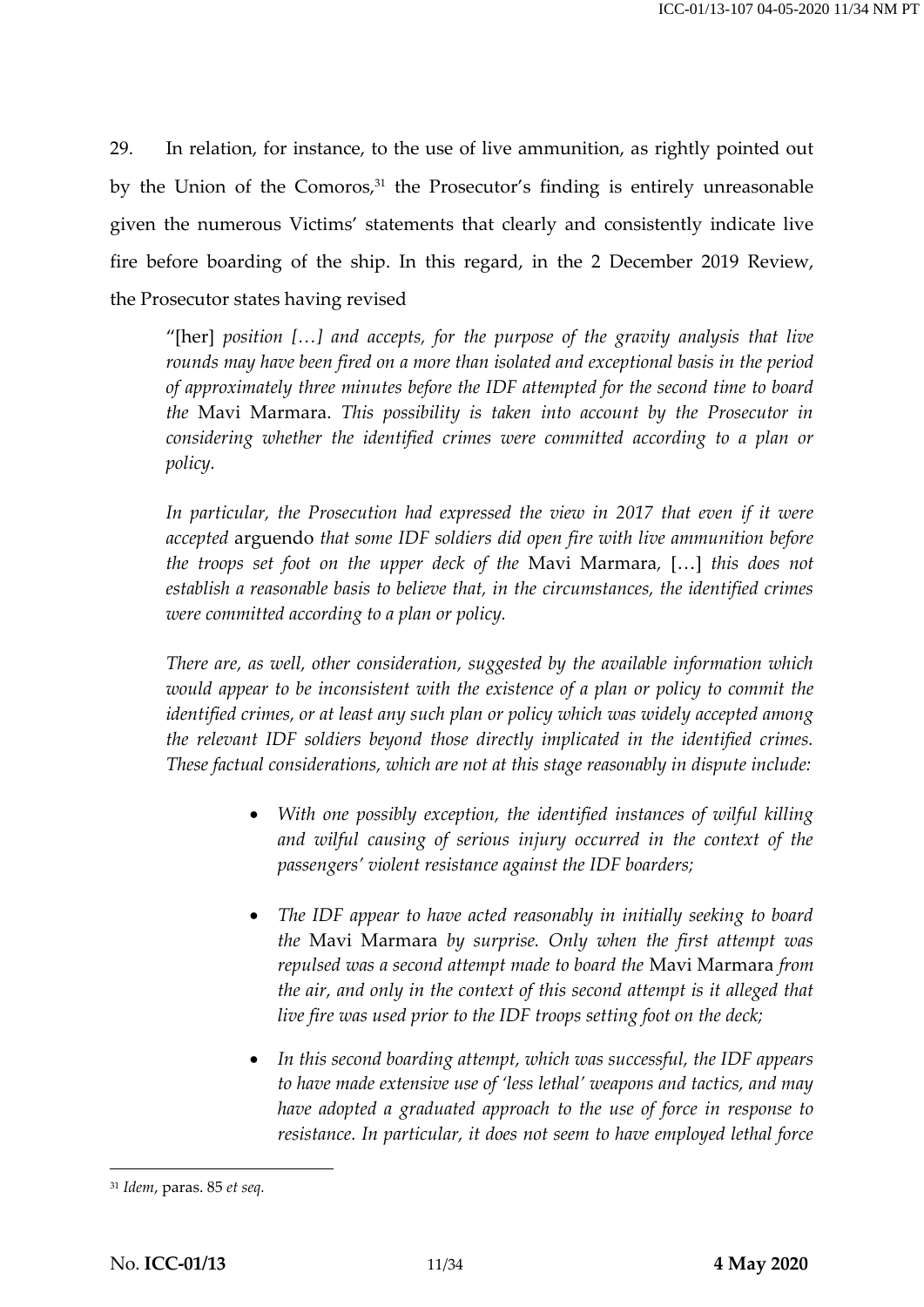*from the outset, as such a tactic would likely have prevented the initial members of the boarding party to be overpowered by the passengers as in fact occurred;*

 *After the boarding, once the* Mavi Marmara *had been secured, and after some hiatus, the IDF seems to have made a good faith effort to provide medical treatment to passengers, including carrying out medical evacuations". 32*

30. The above excerpts show that the Prosecutor erred in both her methodology and findings. First, the revised position of now 'accepting' that live ammunition *may have been used* seems nothing but window-dressing, because, immediately after making said statement, the Prosecutor refers to her 2014 assessment and position taken in 2017. Second, all of the *factual considerations* listed in the above passage are firmly contested by the Victims and it is quite concerning that this factor is still not adequately considered by the Prosecutor. <sup>33</sup> Claiming that said facts are 'not reasonably in dispute' is therefore entirely incorrect and evidences the failure to consider conflicting accounts of the events. Indeed, the fact that there are divergent views on said *factual considerations* precisely calls for the opening of an investigation, a result which would have been in line with the Chamber's directions. Third, and notably, the basis for said *factual considerations* is essentially the 2014 assessment, which should have been revised for the second time. Fourth, said *factual considerations* are directly contradicted by numerous Victims' accounts which should have been properly taken into account in the new revision. Had the Prosecutor properly evaluated said information, the conclusion reached would have been entirely different.

<sup>32</sup> See the 2 December 2019 Review, *supra* not[e 19,](#page-7-0) paras. 63-65.

<sup>&</sup>lt;sup>33</sup> In this regard, the Principal Counsel endorses the Union of the Comoros observations that it is most concerning that the Prosecutor sees to "*demote and discredit*" the victims of the crimes without ever investigating their accounts or interviewing them. See the Application, *supra* not[e 2,](#page-2-0) para. 90.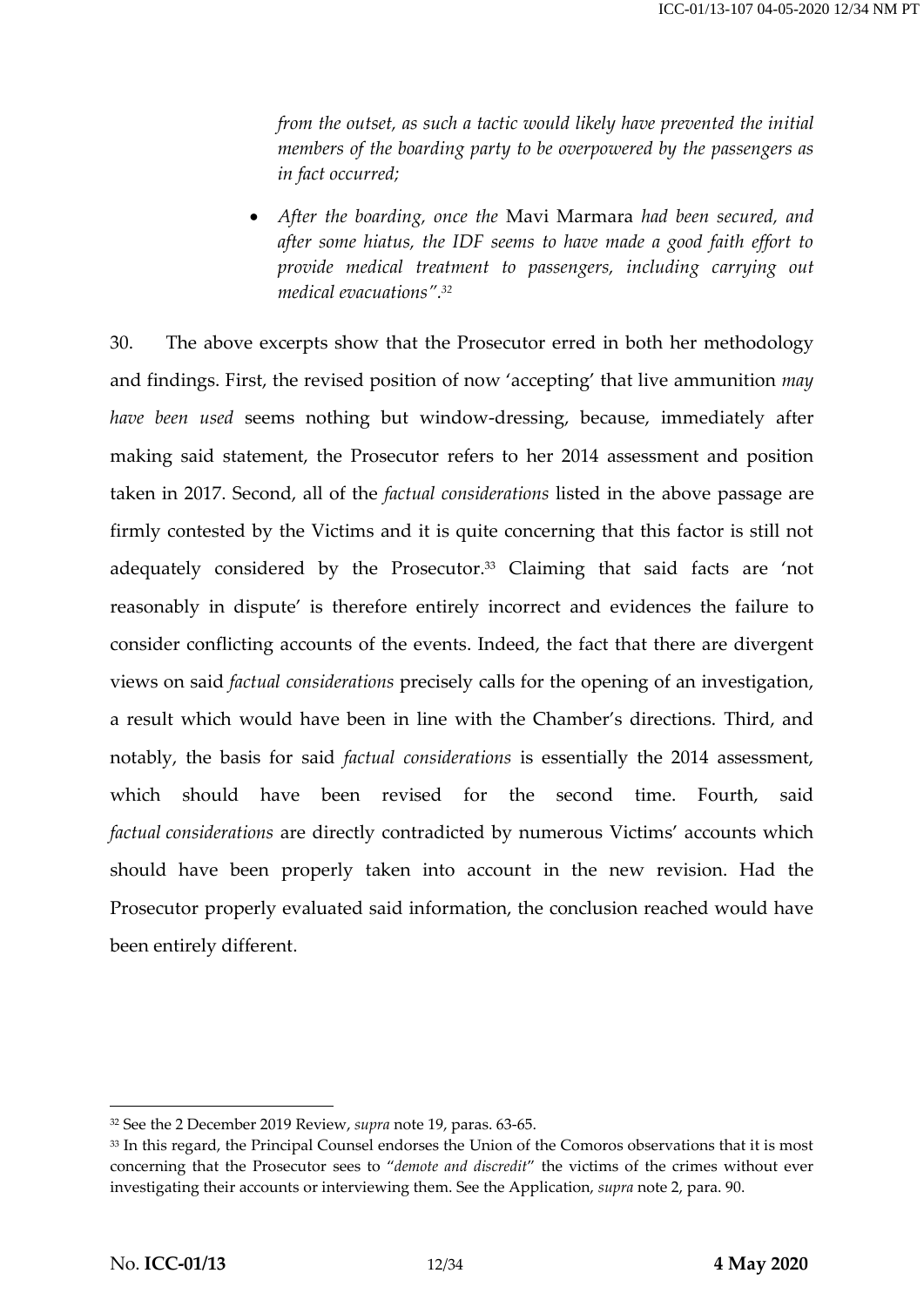31. In order to illustrate how fundamentally flawed the Prosecutor's analysis on the issue of the use of live ammunition is, it suffices to recall that Victims explained *verbatim*:

- *(i) When the attack started our cameras were recording. Suddenly there were bullets everywhere and the Israeli soldiers started to fire also from the helicopters. I saw how*  [name of victim] *was killed by gunshots from the helicopter. At this time, in the upper deck, ten people were perforated by bullets; some died, some of them were seriously injured.* […] *They fired randomly at everyone without mercy.<sup>34</sup>*
- *(ii) Soldiers on helicopters were targeting and shooting passengers on our ship. In only a few minutes people were wounded and killed.<sup>35</sup>*
- *(iii) I was lying on the lower front part of the* Mavi Marmara*. When we wanted to see what was happening at the front part of the ship the soldiers fired from above, I was shot below my waist and because of this shot my bones broke. I know that I was on target when they shot me because I saw the red laser on me.* […] *I saw how my friends were shot. I saw how people were running around to save their lives.<sup>36</sup>*
- *(iv) They invaded the ship and started firing from above. I actually saw many people being shot. They directed laser beams at us.<sup>37</sup>*
- *(v)* […] *Then several helicopters appeared above and started to throw grenades. This was followed by shooting with real bullets. When the soldiers landed on our ship, they started to shoot frantically.<sup>38</sup>*

<sup>34</sup> See the statement of a/40024/13 contained in the victim application form.

<sup>35</sup> See the statement of a/40025/13 contained in the victim application form.

<sup>36</sup> See the statement of a/40040/13 contained in the victim application form.

<sup>&</sup>lt;sup>37</sup> See the statement of a/40046/13 contained in the victim application form.

<sup>38</sup> See the statement of a/40052/13 contained in the victim application form.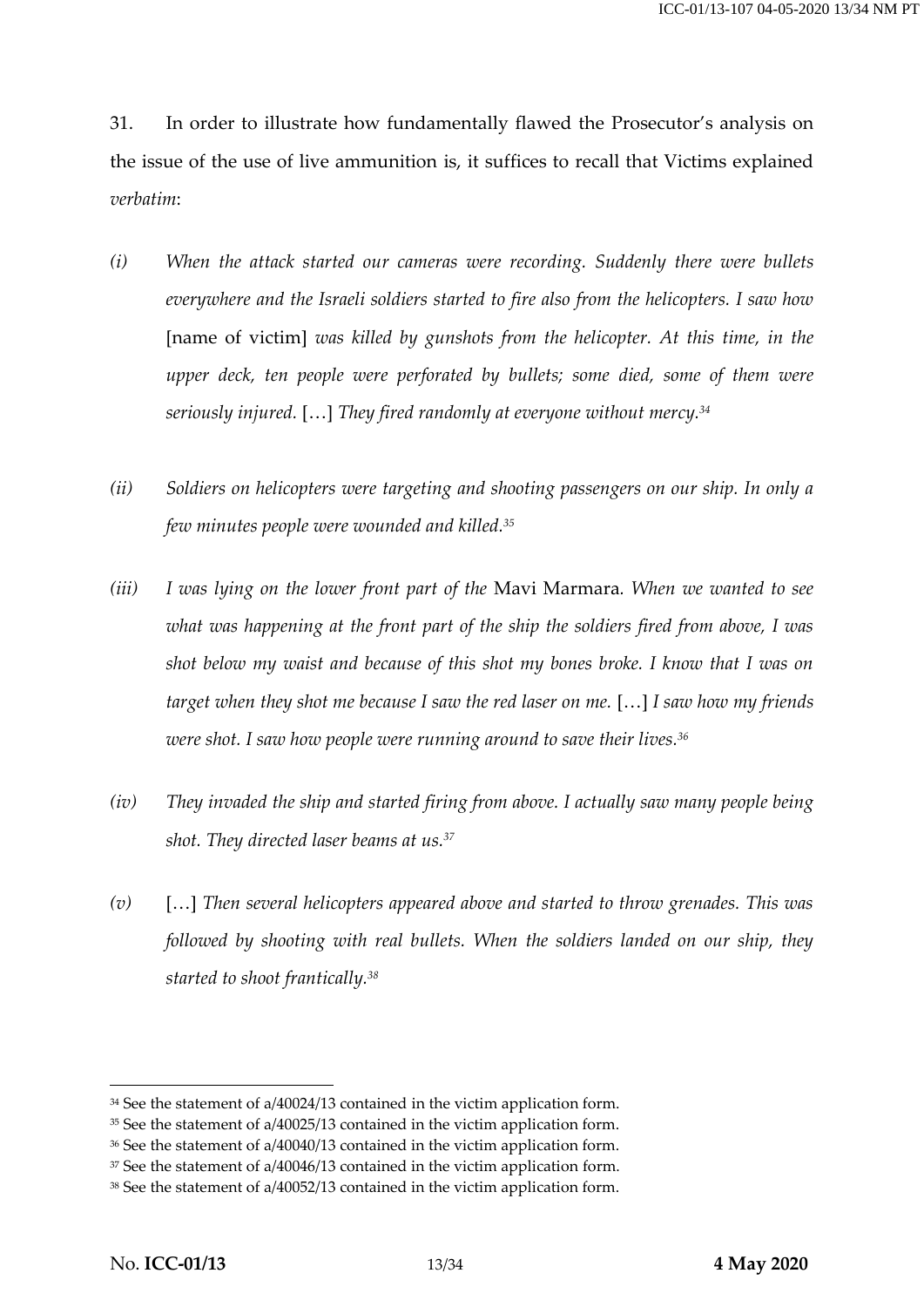- *(vi) They directly started shooting sound and smoke bombs and also fired both plastic and live ammunition. I felt that a piece of the bombs had lodged into my legs, knees and arms. The soldiers were firing bullets onto the deck from the helicopters. After the helicopters became visible, I heard someone calling out for help as they screamed 'there are dead and wounded people upstairs, please help'* […] *the captain had his hands up and was screaming in English to the soldiers on the other side the following words 'OK we surrender, do not shoot.' It was at that moment that the soldiers started to shoot at the windows once again. I had dived outside and was shot by fire that was aimed from the top level. I was hit in my back and leg. The firing came from the upper level.<sup>39</sup>*
- *(vii)* […] *The Israeli soldiers surrounded our ship with helicopters and military boats and invaded our ship – the Mavi Marmara. They threw smoke, gas and stun grenades and shot from the helicopters and military boats. One of the soldiers aimed and shot my left thigh.<sup>40</sup>*
- *(viii) I witnessed live ammunition being used on us by them. When I had seen a real bullet*  wound on the foot of a journalist friend of mine, I realised that they were using real *bullets on us.<sup>41</sup>*
- *(ix) Our ship was surrounded by storm boats and helicopters. They started to throw stun grenades and shoot randomly. As a result of the firing, I was shot into my right arm and leg.<sup>42</sup>*
- *(x) The Israeli soldiers started to fire at our boat from helicopters and boats and approached us. They were throwing sound and gas bombs and were firing live ammunition. Soldiers started to descend from the helicopters and were shooting at the*

<sup>39</sup> See the statement of a/40070/13 contained in the victim application form.

<sup>40</sup> See the statement of a/40133/13 contained in the victim application form.

<sup>41</sup> See the statement of a/05028/14 contained in the victim application form.

<sup>42</sup> See the statement of a/05034/14 contained in the victim application form.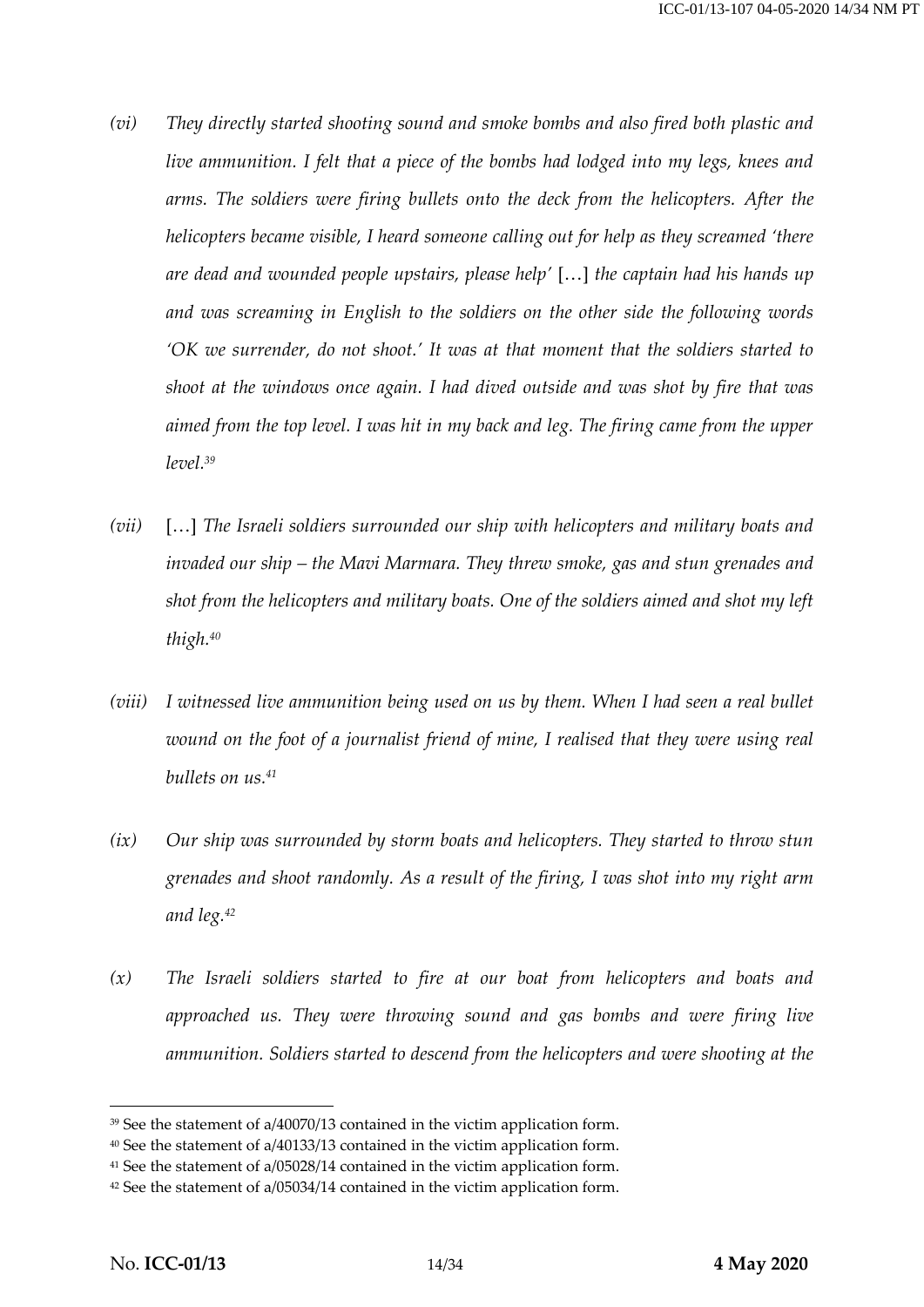*passengers on the top deck at the same time. There were many who were injured and killed at that moment* […] *some of the wounded eventually passed away because of the severe blood loss.<sup>43</sup>*

- *(xi) Israeli war ships, helicopters and zodiac boats surrounded us and started to attack the*  Mavi Marmara. *While soldiers on the boats continuously shot, the helicopters lowered soldiers onto the ship. Shooting started coming from the helicopters, too.* [...] *I was on the top deck. I was shot into my leg during the first minutes. My knee felt as if it were shredded into pieces. I lost so much blood that, apparently, I fainted.<sup>44</sup>*
- *(xii) I was on the top deck when the attack started.* […] *They started to throw stun and smoke grenades and were shooting as well. One of those bullets came directly at me, yet I was lucky enough to survive as the bullets hit my belt. The soldiers climbed down the ropes and jumped onto deck. Many people were shot upstairs, the whole deck was drenched in blood.* […] *I could see laser beams on people. The soldiers were shooting from very close distances.* […] *so many people had been shot in only a few minutes, therefore I actually thought they would kill us all and sink the ship.<sup>45</sup>*
- *(xiii) They were trying to climb onto our ship from zodiac boats, and fast-roping down from helicopters simultaneous. They started firing randomly as soon as they set foot aboard. At first, I thought they were using rubber bullets but when I saw the first person wounded and his injured arm, I realised that it was live ammunition.<sup>46</sup>*
- *(xiv) They also shot from the helicopter and threw other kinds of bombs. I heard the sound of explosives and gunshots.* […] *I could see that the soldiers on the helicopters were shooting people on board.<sup>47</sup>*

<sup>43</sup> See the statement of a/05036/14 contained in the victim application form.

<sup>44</sup> See the statement of a/05056/14 contained in the victim application form.

<sup>45</sup> See the statement of a/05070/14 contained in the victim application form.

<sup>46</sup> See the statement of a/15050/15 contained in the victim application form.

<sup>47</sup> See the statement of a/15101/15 contained in the victim application form.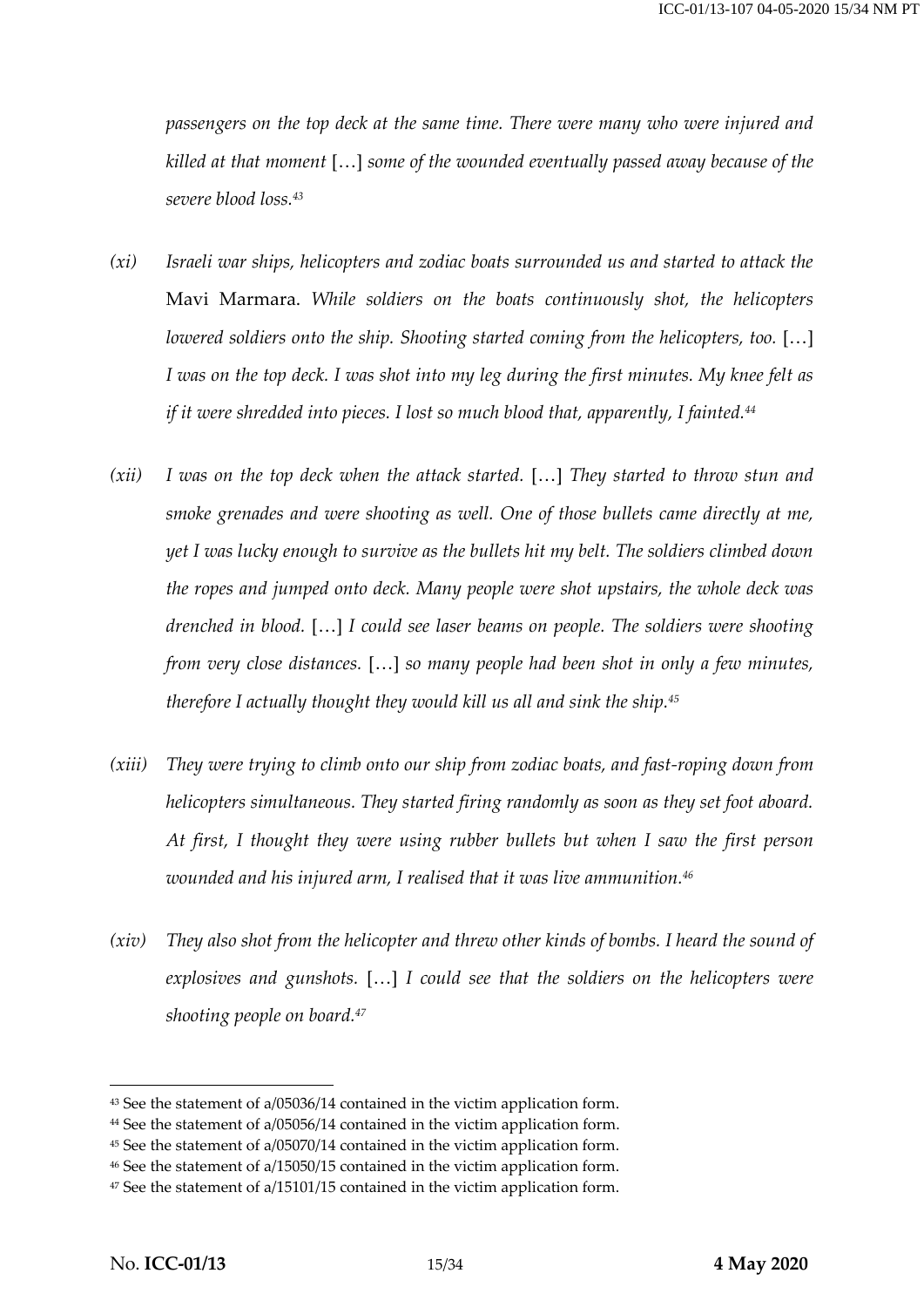- *(xv) A helicopter approached and while the solders started to open fire at us, they were also trying to climb down onto our boat. As a result of the fire that was opened on us I saw*  [name of victim] *get shot in the head and fall down. There was blood everywhere.<sup>48</sup>*
- *(xvi) The Israeli soldiers were attacking the boat with their helicopters and zodiacs and trying to board our boat. At the same time, they were throwing smoke and gas bombs*  and firing with live ammunition. They were also shooting from the helicopters. [...] *many people were injured during those moments.<sup>49</sup>*
- *(xvii) During the attack time, I was on the second floor at the second saloon. I went up and helped wounded people. Israeli soldiers started to attack us first with zodiac boats. As*  we understood from the wounded, Israeli soldiers used plastic bullets. And then *helicopters showed up and landed soldiers down the* Mavi Marmara*. At that point they used real bullets. Some of our friends got injured or killed because of the real bullets. Some of our friends took their shirt off and waved it as a white flag. But they continued the gun fire.* […] *Too many people were shot in their back while they were running away from the Israeli soldiers.<sup>50</sup>*
- *(xviii)* [Victim's name] *was about 4-5 metres away from me. He was taking photos. They shot him in his forehead. People around me were wounded. The staircase was full of wounded people.* […] *The Israeli soldiers kept shooting for about an hour and a half. After they took charge of the ship they abused us all.<sup>51</sup>*
- (xix) [Victim's name] *was also a journalist. When the attack started he went out of the broadcasting room with his camera. It was really crowded that's why he used the shutter to get some pictures. In this moment he was shot directly in his forehead.<sup>52</sup>*

<sup>48</sup> See the statement of a/15130/15 contained in the victim application form.

<sup>49</sup> See the statement of a/15137/15 contained in the victim application form.

<sup>50</sup> See the statement of a/15222/15 contained in the victim application form.

<sup>51</sup> See the statement of a/40015/13 contained in the victim application form.

<sup>&</sup>lt;sup>52</sup> See the statement of a/40024/13 contained in the victim application form.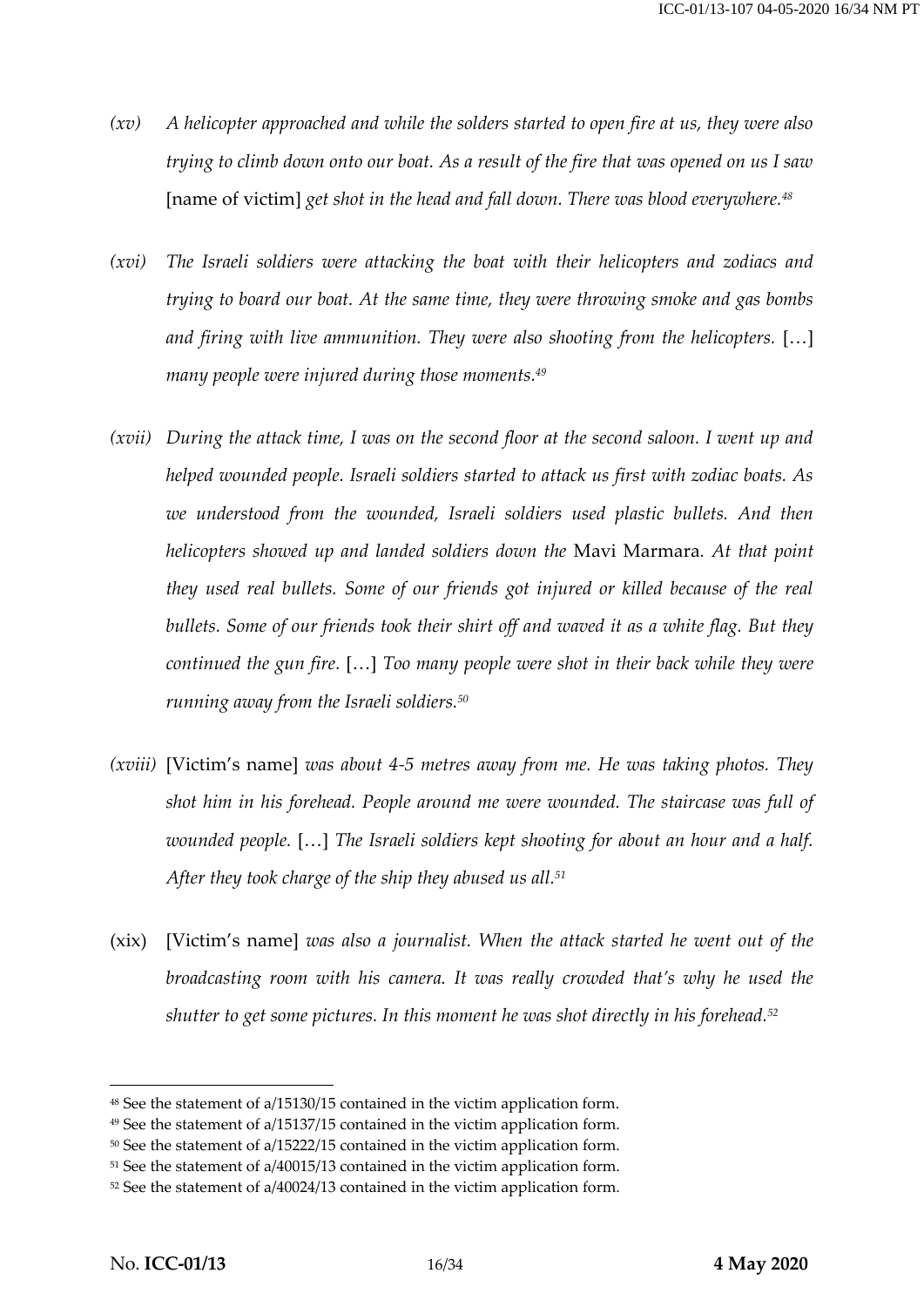32. Despite these clear and converging statements, the Prosecutor maintains her earlier position finding that "[n]*othing in the available information suggests that* all *IDF troops who took part in the boarding were involved in any plan or policy to commit the identified crimes, nor that such a plan or policy was necessarily known to or shared by IDF troops other than those who took part in the boarding. To the contrary, even if the conflicting accounts may not negate the existence of a plan or policy altogether, for current purposes, they necessarily suggest that its scope was, to some degree, confined"*. This conclusion is manifestly unreasonable, because clearly contradicted by the Victims' accounts, and because engages in speculation about the motives and *modus operandi* that the IDF could have or may have employed. In this regard, the Chamber specifically directed the Prosecutor not to engage in speculation, and recalled that "*the presumption of article 53(1) of the Statue, as reflected in the word 'shall' in the* chapeau *of that article, and of common sense, is that the Prosecutor investigates in order to properly assess relevant the facts*". 53

33. The Prosecutor's reasoning is even more erroneous since, as also argued by the Union of the Comoros, <sup>54</sup> it fails to take adequately into account evidence of physical mistreatment, capable of amounting to torture and inhuman treatment. The accounts of overly-tight handcuffing, exposing passengers to direct sun light for many hours while denying them access to water, food, medicine, and toilet facilities is a common thread running through all the statements of the 80 clients represented by the Principal Counsel.

34. It is worth recalling but a few declarations to illustrate the kind of information totally ignored by the Prosecutor in the 2 December 2019 Review:

<sup>53</sup> See the 2015 Decision, *supra* note [5,](#page-4-0) para. 13.

<sup>54</sup> See the Application, *supra* not[e 2,](#page-2-0) paras. 59-65.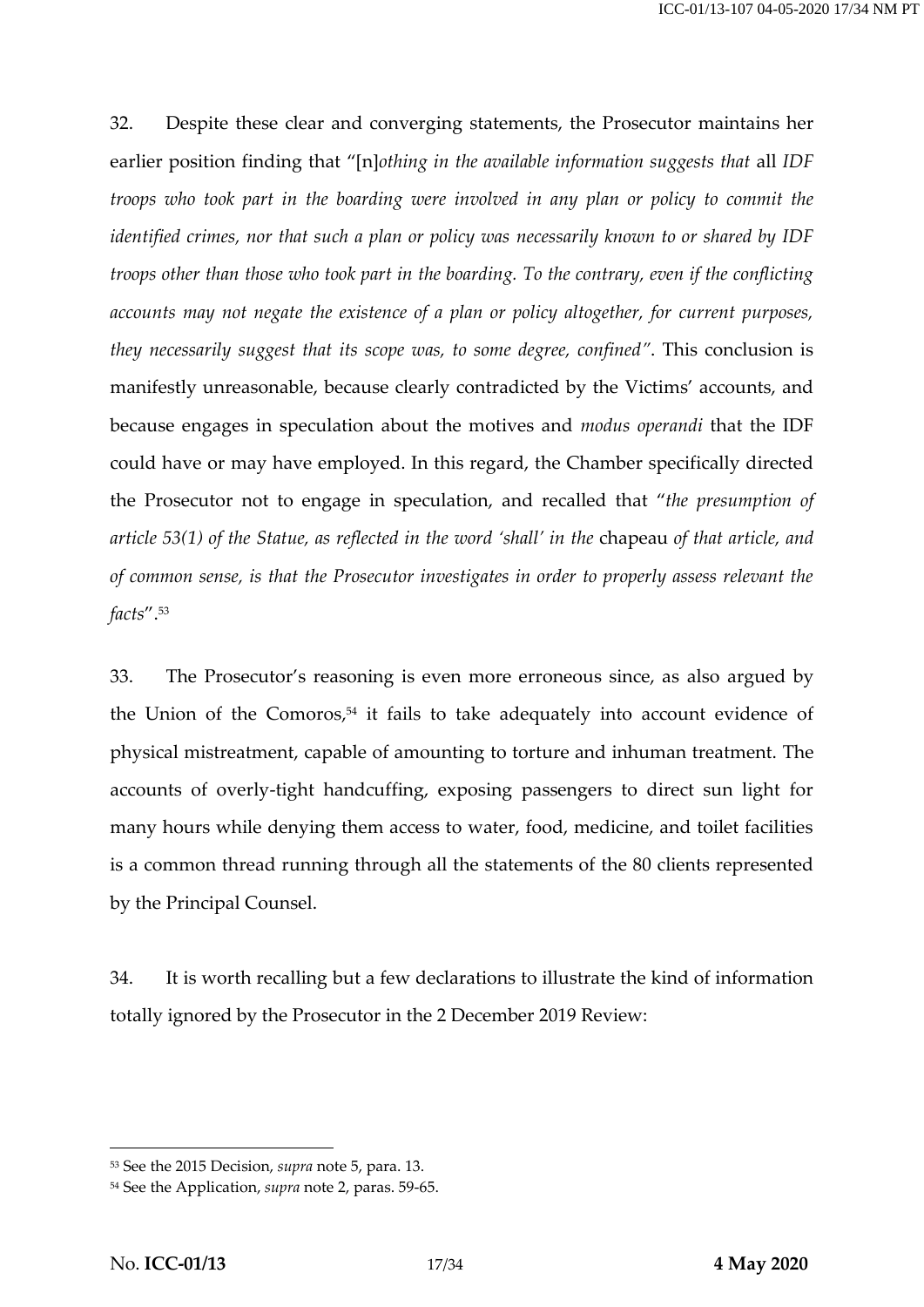- *(i)* […] *They even handcuffed the wounded on stretchers that could not even raise a finger. A man who was wounded in his abdomen and had heavy blood loss died. He could have been saved if treated earlier.<sup>55</sup>*
- *(ii) Although I was wounded, my hands were tightly handcuffed from the back. They ordered me to go down on my knees like the others while I was wounded. When I tried*  to explain that I couldn't bend my knees because I was shot, they dragged me on my *arms and took me to the top deck.* […] *Then they tightly handcuffed my hands again. For 12 hours my hands were handcuffed and my right leg wounded.* […] *and all the other wounded people were forced to stay like that for all these hours.<sup>56</sup>*
- *(iii) After a while, the soldiers took over the boat and they handcuffed everyone with plastic handcuffs very tightly. They took us up to the top deck and searched us in an unacceptable and* [sic] *inhumanitarian way. They cuffed my hands very tightly and made us wait on the top deck, kneeled down in that position for 9-10 hours. They did not give us water or let us use the toilet* […] *They did not let any medical intervention happen for the wounded as they made them wait for a very long time in that way. Some were losing a lot of a blood.* […] *But while they were taking the wounded up to the top deck, they continued to assault and beat them. Some of the wounded passed away during this time from blood loss.<sup>57</sup>*
- *(iv) Once they captured the whole ship they handcuffed us all. While handcuffing us they searched us, took our belongings including our money, swore at us and spat into our faces. I was kicked in the back upon asking a soldier to loosen my handcuffs. Another spat into my face when I asked to go to the toilet.<sup>58</sup>*

<sup>55</sup> See the statement of a/15050/15 contained in the victim application form.

<sup>56</sup> See the statement of a/40070/13 contained in the victim application form.

<sup>57</sup> See the statement of a/05036/14 contained in the victim application form.

<sup>58</sup> See the statement of a/05070/14 contained in the victim application form.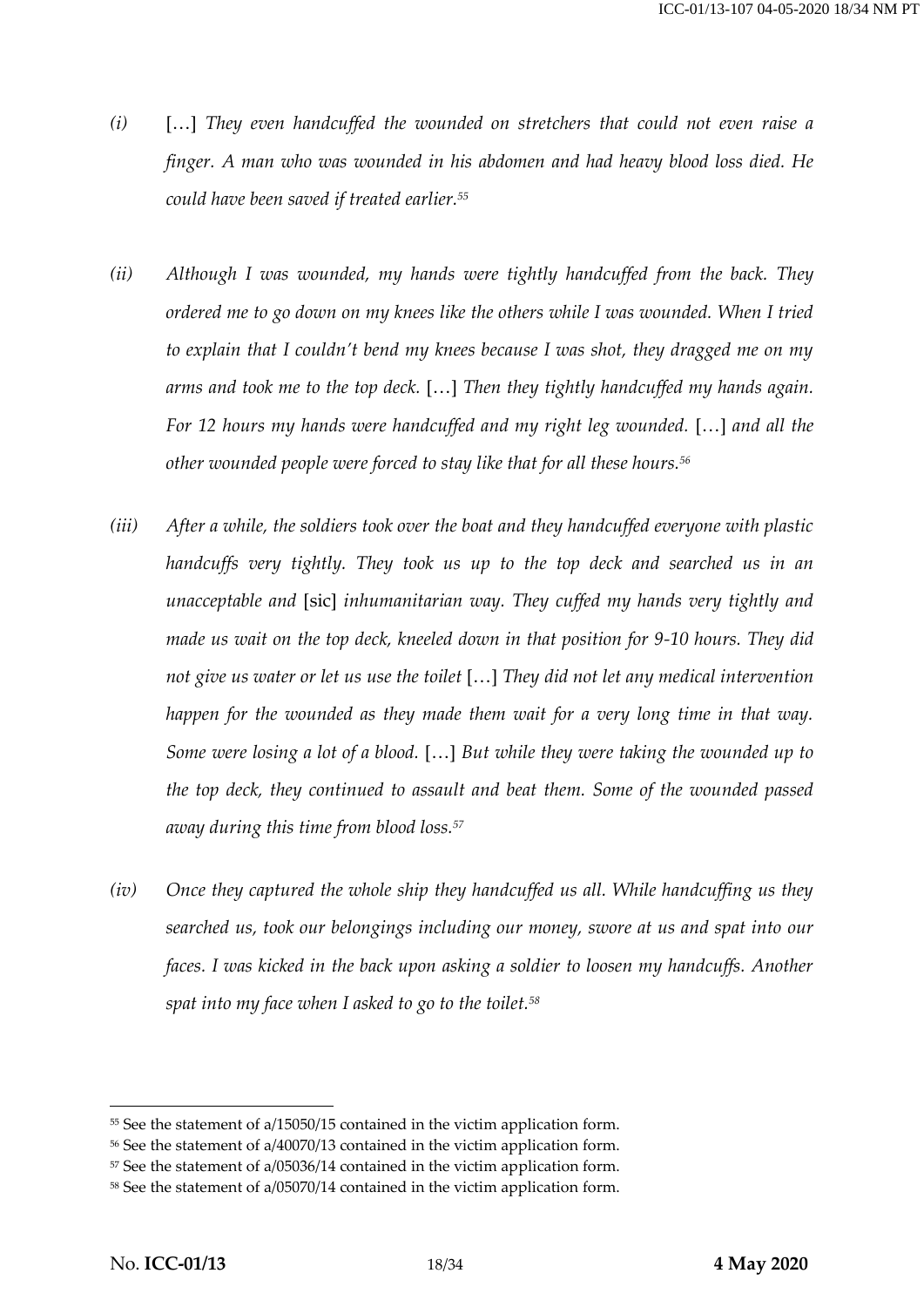- *(v) They handcuffed me from behind and kicked and punched me.* […] *We were forced to sit on the wet ground covered with broken glass. I saw a man whose arm was injured. They handcuffed him to his belt.* […] *They did not allow us to use the toilets. The wounded passengers were not allowed to receive any kind of treatment.<sup>59</sup>*
- *(vi) We were kicked and punched when we asked to go to the toilet.<sup>60</sup>*
- *(vii) The handcuffed us from behind using plastic handcuffs. They took us onto the upper deck. They made us sit on our knees on the wet floors. We remained in this position for close to 10 hours. We were not given water, food or allowed to go to the toilet. The helicopter's propeller squirted water on us.<sup>61</sup>*

35. Moreover, the Prosecutor again engages in speculation regarding the extent of the victimisation while, at the same time, failing to properly consider the Victims' accounts, as demonstrated by the statement that: "*While a large number of the passengers aboard the* Mavi Marmara *may have been subject to one or more aspects of this treatment in the course of the voyage to Ashdod, a much smaller group appears to have been subject to* all *or* most *of these forms of mistreatment. In particular, while handcuffing and restriction of movement around the* Mavi Marmara *appears to have been applied to relatively large numbers of people, reports of direct violence appear to be less widespread".*<sup>62</sup>

36. The Prosecutor's resistance to engaging in a genuine assessment of the evidence and material in her possession which would clearly militate in favour of an investigation because of the uncertainty surrounding the circumstances of the commission of the crimes, is even clearer when she refers simply to the 'margin of appreciation' recognised by the majority of the Appeals Chamber to provide any

<sup>59</sup> See the statement of a/40025/13 contained in the victim application form.

 $60$  See the statement of a/40046/13 contained in the victim application form.

<sup>61</sup> See the statement of a/40135/13 contained in the victim application form.

<sup>62</sup> See the 2 December 2019 Review, *supra* not[e 19,](#page-7-0) para. 38.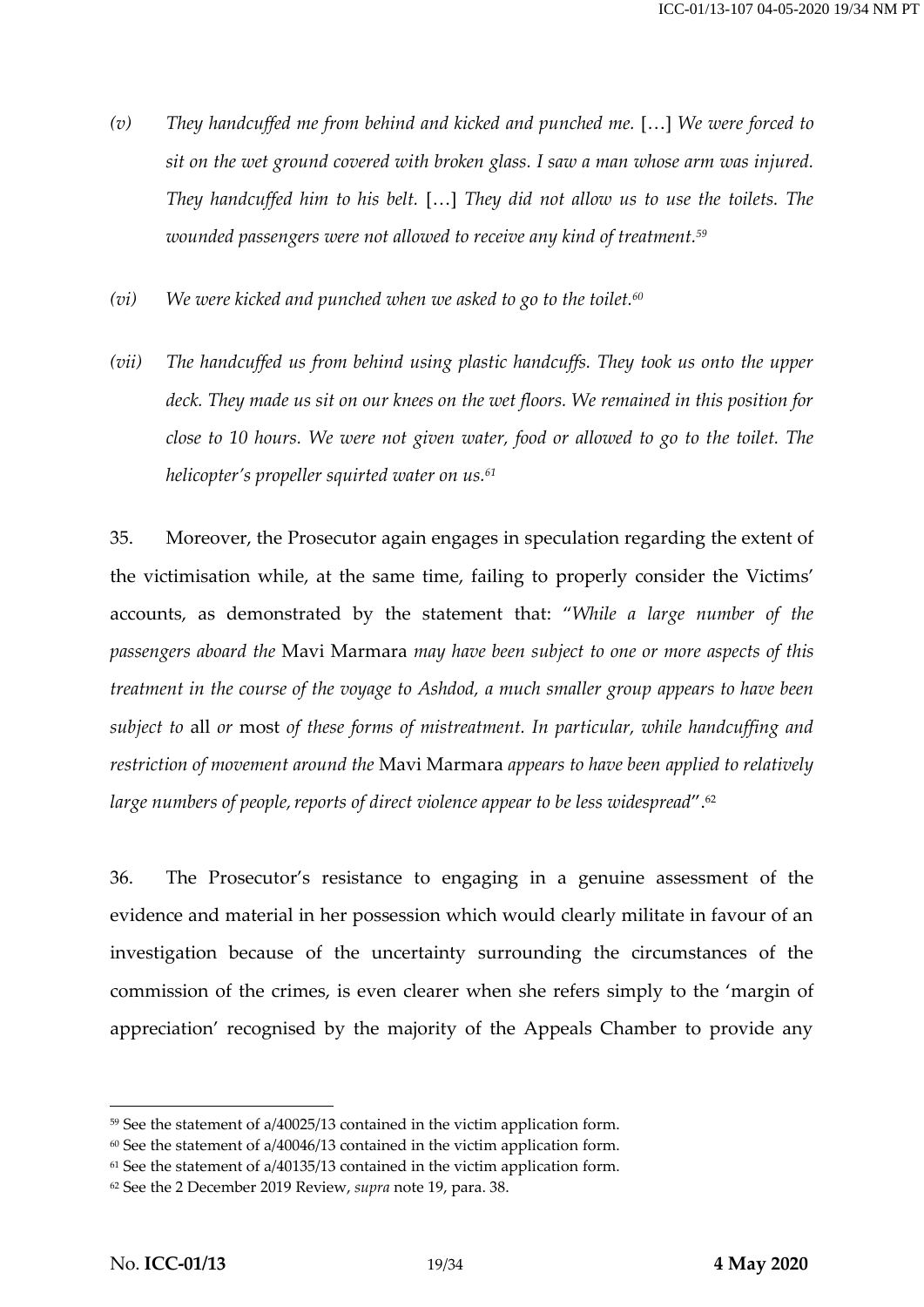reason or explanation for her assessment, or to the fact that she *had already* correctly considered a specific element or fact previously.<sup>63</sup>

37. Additionally, the Principal Counsel supports the Union of the Comoros' arguments in relation to the Prosecutor's wilful failure to take into account the evidence on cruel and abusive treatment of the passengers once disembarked at the Ashdod port.<sup>64</sup> In fact, after having been ordered to re-consider her decision in light of the Chamber's directions, it was not open to the Prosecutor to ignore said evidence in her subsequent review. While the Chamber had held that rules of jurisdiction do not permit the Court to conduct proceedings in relation to possible crimes committed elsewhere than on the three vessels, the Court has nonetheless the authority to consider all necessary information, including extra-jurisdictional facts for the purpose of establishing the alleged commission of crimes within its competence, as well as their gravity.<sup>65</sup> Therefore, it can reasonably be concluded that the Prosecutor erroneously failed to consider the evidence and the numerous Victims' accounts as regards the ill-treatment of the passengers on Israeli territory.

38. The Principal Counsel further concurs with the Union of the Comoros that the Prosecutor failed to take into account the significant impact of the crimes on the lives of the Victims and their families; <sup>66</sup> and that it was insufficient and erroneous not to provide a reasoned determination on this point.<sup>67</sup>

39. In this regard, the statements of the 400 Victims participating in the proceedings<sup>68</sup> are compelling and could not have been reasonably disregarded by the

<sup>63</sup> See *e.g*., the 2 December 2019 Review, *supra* note [19,](#page-7-0) paras. 42, 45-46, 50, and 61-62. See also, the Application, *supra* note [2,](#page-2-0) para. 68.

<sup>64</sup> See the Application, *supra* not[e 2,](#page-2-0) paras. 92 *et seq*.

<sup>65</sup> See the 2015 Decision, *supra* note [5,](#page-4-0) para. 17.

<sup>66</sup> See the Application, *supra* not[e 2,](#page-2-0) para. 66.

<sup>67</sup> *Idem*, para. 68.

<sup>68</sup> *Ibid*.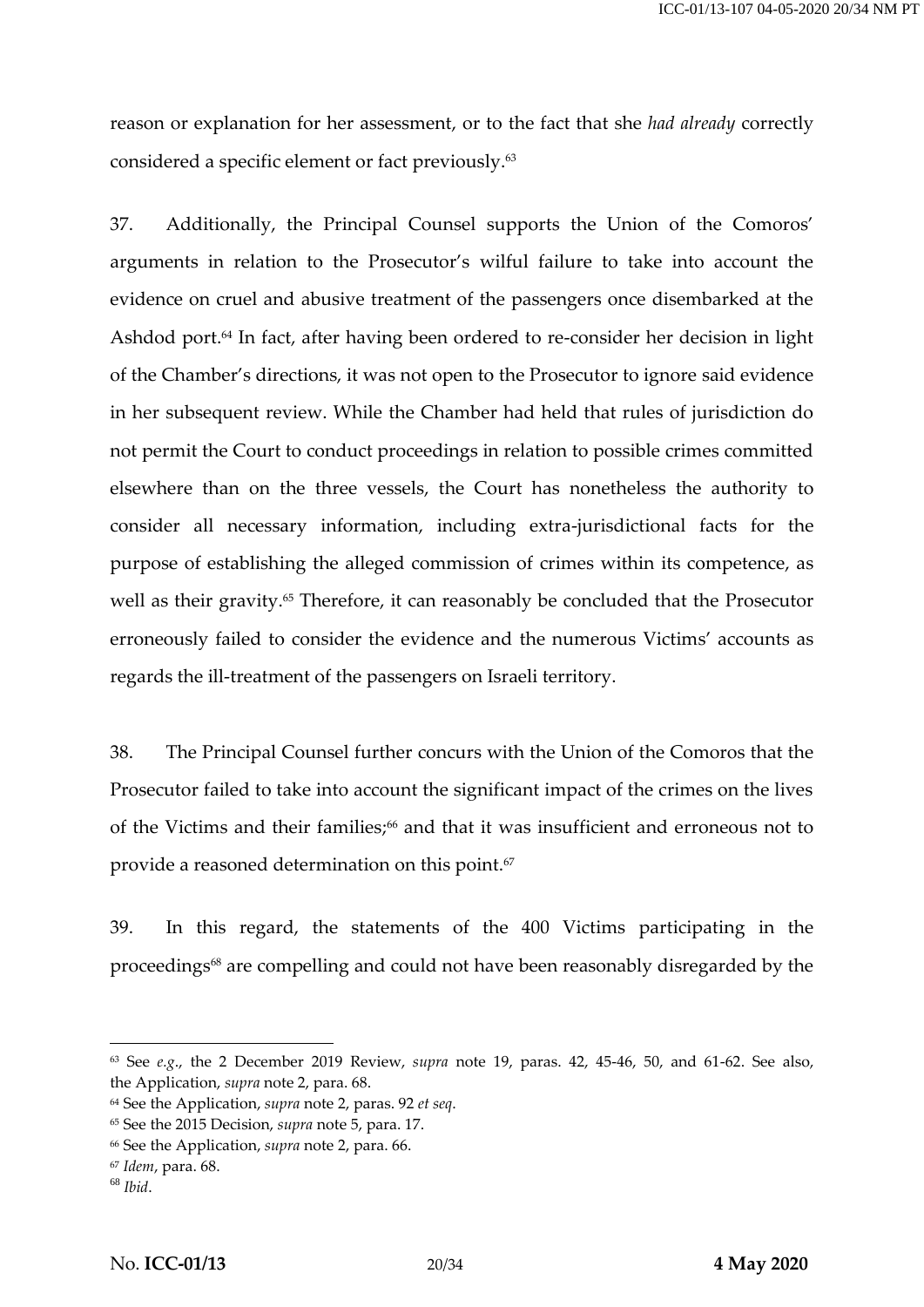Prosecutor - had she taken them into due consideration -, as shown by the following accounts from some of the clients represented by the Principal Counsel:

- *(i) Upon my return to* […] *I was diagnosed with PTSD. In order to be able to function and continue working, I have been having on-going therapy, once a week to help me deal with the PTSD, which often felt overwhelming*. […] *At the time of the attack on the* Mavi Marmara, *I dealt with the fear that I was feeling by emotionally disconnecting.* […] *I could not believe that there were dead bodies on the floor. I saw blood and heard bullets.* […] *On my return, I felt guilty for surviving when others had died. […] I became cold, disconnected and withdrawn – which impacted upon not only myself but also family and friends.* […] *I could not look after myself and had serious problems sleeping.* […] *I find it particularly difficult if I am exposed to things that trigger memories unexpectedly, such as images, gunfire or feeling trapped.*<sup>69</sup>
- *(ii)* [Victim name] *with whom I had run out of the press room was shot in the forehead*  [...] Seeing the corps of someone that I highly respected and with whom I had been *together five minutes ago is a sorrow that I will never forget for the rest of my life.<sup>70</sup>*
- *(iii) It took a long time for me to handle all that happened and I had to get psychotherapy.<sup>71</sup>*
- *(iv) Two of my daughters left school after this terrible event, while my son went through a depression and decided to leave the country. The murder of my husband has destroyed our family and our lives.<sup>72</sup>*
- *(v) One of the soldiers aimed at me and shot my left thigh. […] I was wounded and suffered for a long time after I returned home. I witnessed many friends being shot. Today, I still suffer emotionally when I remember that day.<sup>73</sup>*

<sup>69</sup> See the statement of a/40018/13 contained in the victim application form.

<sup>70</sup> See the statement of a/15050/15 contained in the victim application form.

<sup>71</sup> See the statement of a/40024/13 contained in the victim application form.

<sup>72</sup> See the statement of a/40103/13 contained in the victim application form.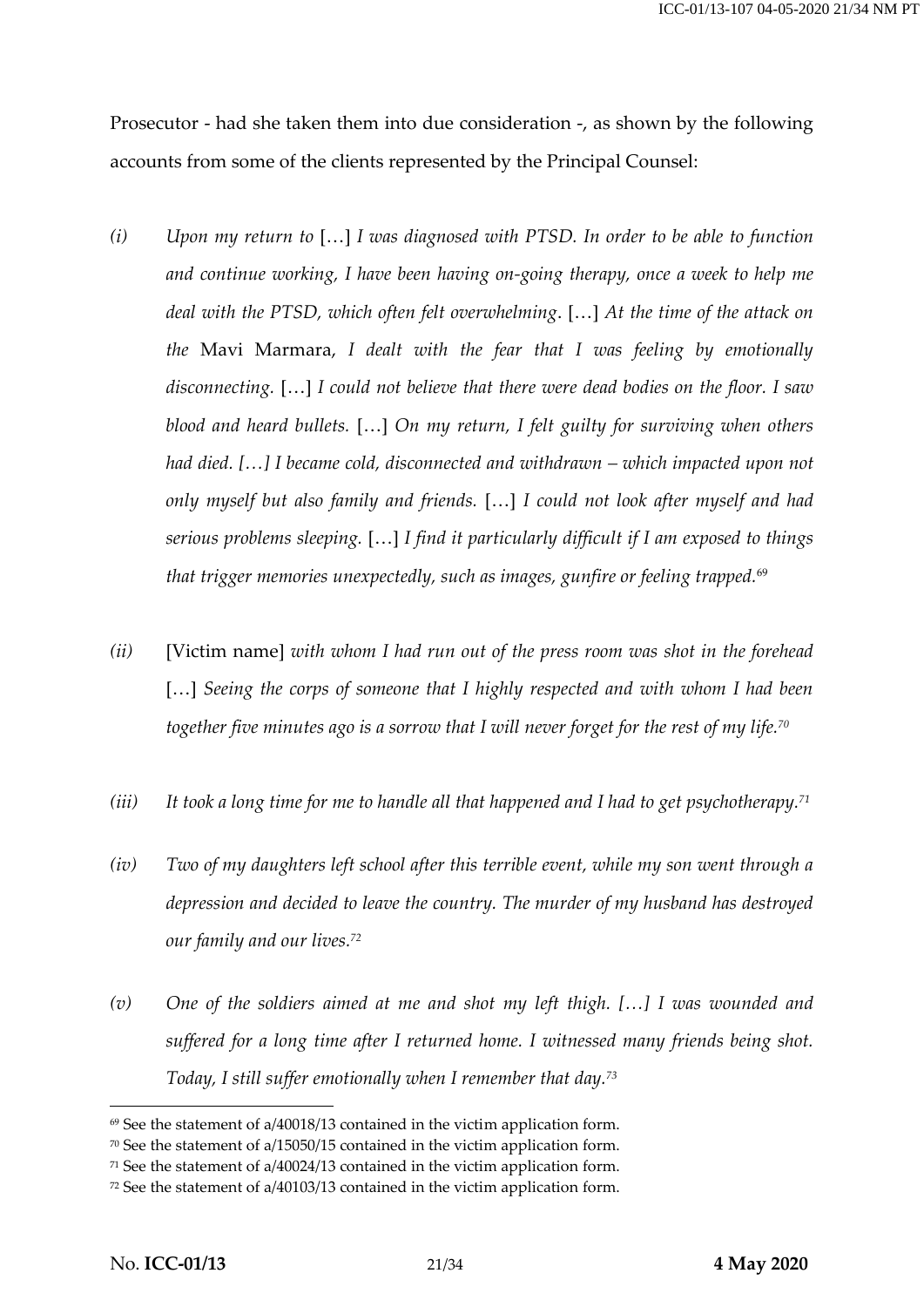- *(vi) I witnessed* [name of victim] *being shot, he is still in a coma.* [Name of victim] *was shot in front of me.* [Name of victim] *was beaten in front of me until he had brain trauma. The nerves in my left arm have sustained perpetual injuries.<sup>74</sup>*
- *(vii) All these images from the attack influenced my life.<sup>75</sup>*
- *(viii) Due to all the blows I received I developed problems with my brain. All of the bruises and assaults have been documented by the Forensic Institute. I still have not been able to rid myself of the psychological scars this event has left me with. I used antidepressants for a very long time and have still not been cured.<sup>76</sup>*
- *(ix) I was psychologically affected by this whole attack. When I came to Istanbul to give my testimony I had to go to the Psychiatric hospital. The doctor put me on antidepressant pills.<sup>77</sup>*
- *(x) I have mental injuries left from the attack. Even if I was not physically injured during the attack, I saw how people were bleeding and the bodies of the killed people who had just the aim of going to help people in need. I witnesses so much that it was not easy for me to live with these pictures in my head.<sup>78</sup>*
- *(xi) The fact that the Israeli soldiers were pointing their rifles at my defenceless baby son and threatening to kill him [...] still haunts my memory. My son was only 1 year old when this happened. I was really afraid they would kill him.<sup>79</sup>*

40. It is hard to fathom how accounts like those cited above and the ones quoted by the referring State<sup>80</sup> could not have been considered and given due weight in the

<sup>73</sup> See the statement of a/40133/13 contained in the victim application form.

<sup>74</sup> See the statement of a/05010/14 contained in the victim application form.

<sup>75</sup> See the statement of a/40040/13 contained in the victim application form.

<sup>76</sup> See the statement of a/05036/14 contained in the victim application form.

<sup>77</sup> See the statement of a/05070/14 contained in the victim application form.

<sup>78</sup> See the statement of a/15026/15 contained in the victim application form.

<sup>79</sup> See the statement of a/15098/15 contained in the victim application form.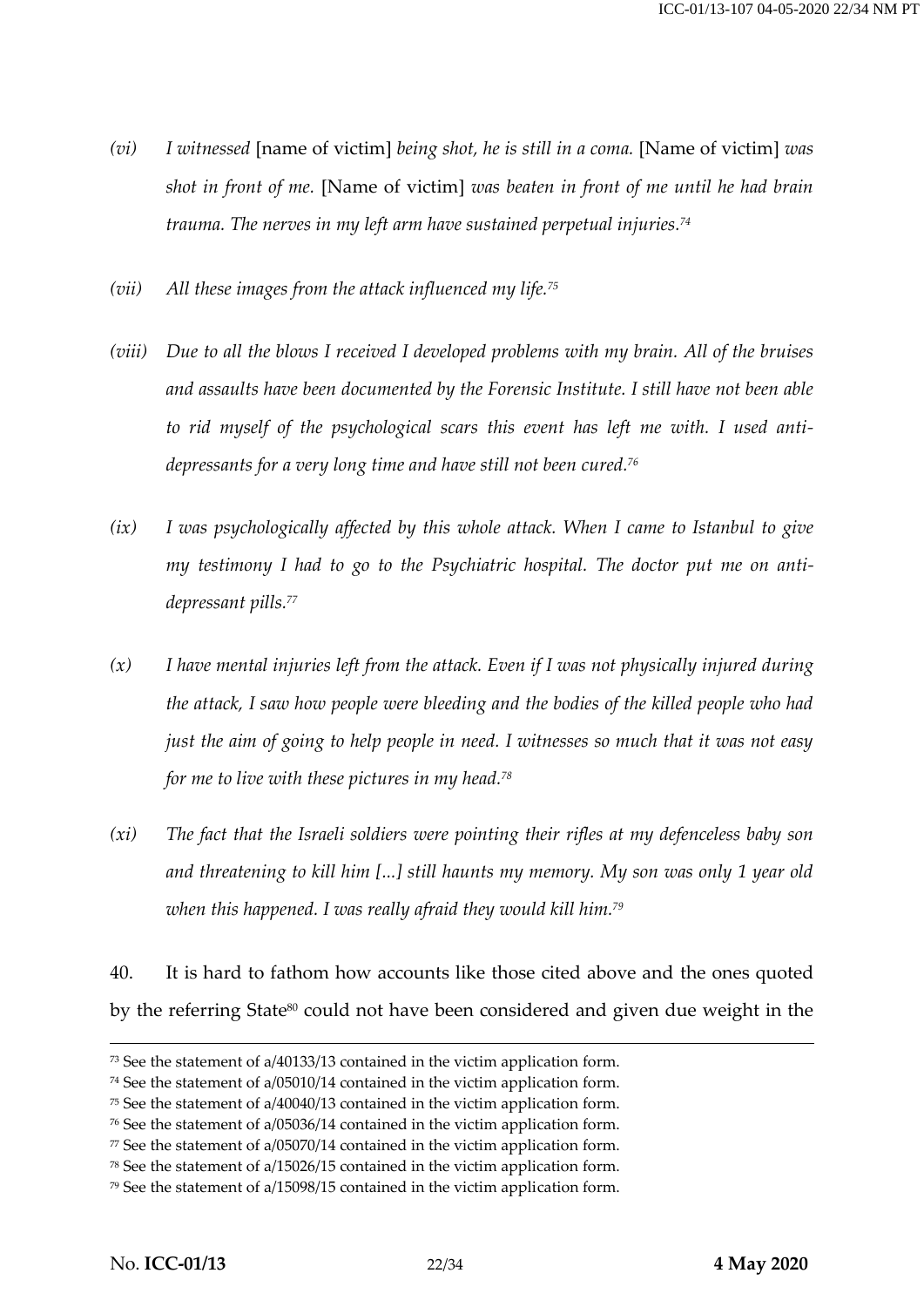2 December 2019 Review. The Prosecutor not only adheres to her previous assessment, but further, and once more, fails to acknowledge the important number of Victims who have been suffering significant harm as a result of the events, and/or the continuos impact of said events on their lives. Importantly, the events suffered still have a significant impact in the vast majority of the Victims' life, including the distress of not being able to secure their rights to justice and truth.

41. Instead of considering both their accounts and the sheer number of Victims, the Prosecution is at pains to justify "*that it is not necessarily true that any potential case arising from this situation will encompass all the victimisation which has been identified in the situation as a whole,"* referencing her previous assessment<sup>81</sup> that is, and was, based on pure speculation. The significant number and nature of Victims' accounts could only have led to the conclusion that an investigation is necessary and in the interests of justice. At this juncture, it should also be recalled that there is no requirement under the Rome Statute that cases potentially arising out of a situation – let alone an investigation – need to cover *all* victimisation in a single case.

42. Therefore, the Principal Counsel posits that the conclusions drawn in the 2 December 2019 Review are untenable in so far as they are baseless and demonstrate the absence of a genuine re-consideration by the Prosecutor of her previous assessment as directed by the Chamber and confirmed by the Appeals Chamber.

43. Consequently, the Principal Counsel concurs with the Union of the Comoros that the errors committed by the Prosecutor must be corrected and remedied in order for Victims to have a chance of seeing their quest for justice pursued before the Court.

<sup>80</sup> See the Application, *supra* not[e 2,](#page-2-0) para. 68.

<sup>81</sup> See the 2 December 2019 Review, *supra* not[e 19,](#page-7-0) para. 25.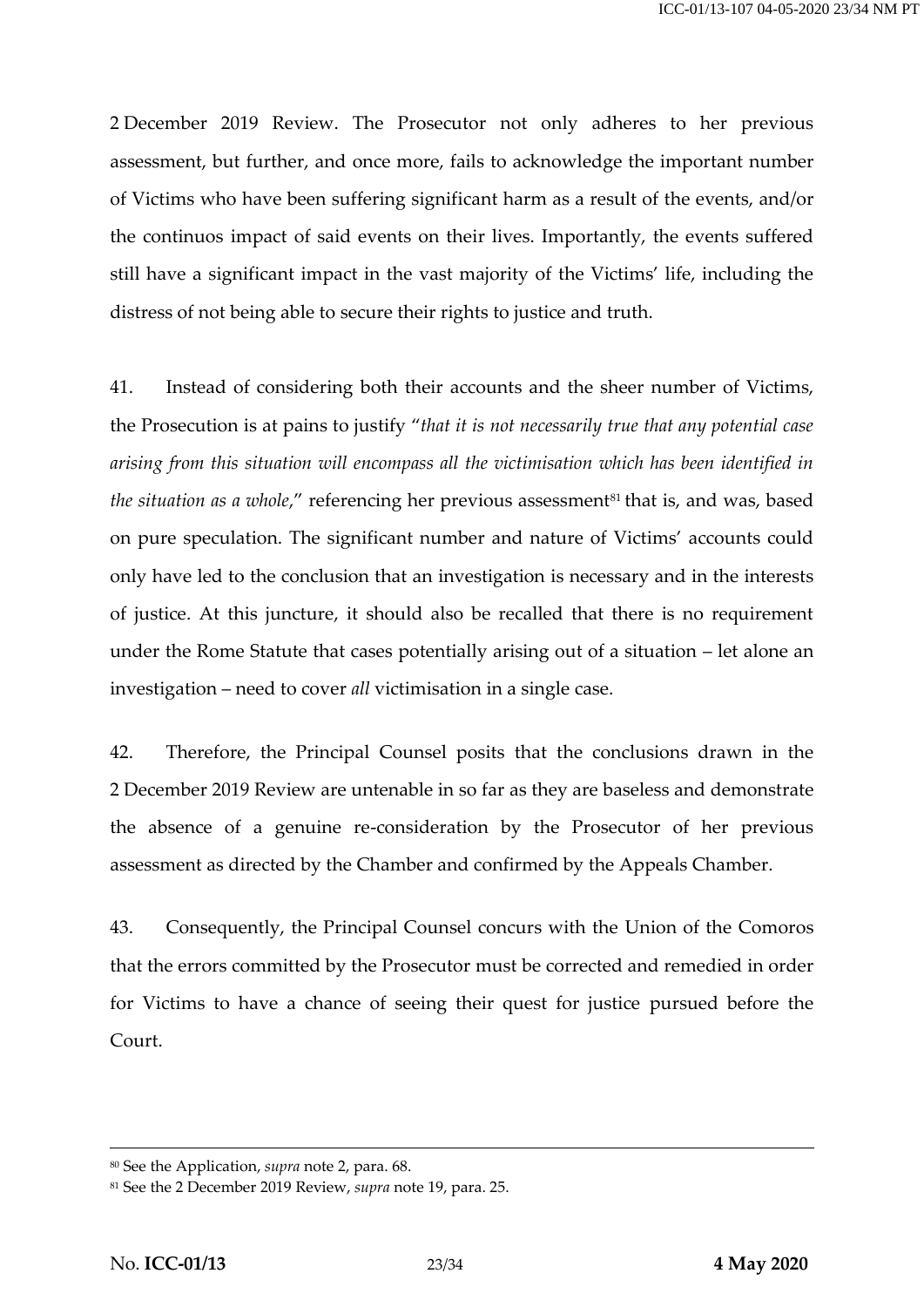#### **IV. ON SANCTIONS AND REMEDIES**

44. The Principal Counsel agrees with the referring State that, in principle, sanctions should be imposed in the circumstances to admonish the repeated - and what appears to be deliberate - non-compliance by the Prosecutor with judicial orders. However, she posits that any sanction eventually imposed should be effective, corrective and remedial and should take into account the loss of time and disappointment resulting from the Prosecutor's failure to follow the Chamber's guidance.

45. As indicated above, Vicitms have expressed concerns about the effectiveness of sanctions pursuant to article 71 of the Statute and rule 171 of the Rules, as well as scepticism about the suggestion of appointing an *amicus* prosecutor under rule 103 of the Rules.

46. As for the imposition of sanctions, theoretically, the most feasible option seems to be the imposition of a fine. However, said sanction would not lead to any tangible results in terms of the proceedings at hand and in fact would substruct resources from a possible investigation, therefore being prejudicial to the interests of the Victims who wish resources to be fully available for an investigation instead. The other sanctions provided for in the Court's legal texts do not seem to be appropriate or feasible in the circumstances.

47. As far as the appointment of an *amicus* prosecutor pursuant to rule 103 of the Rules is concerned, this proposal does not seem apt to move the proceedings beyond the deadlock they are currently in because the conclusion of the *amicus* would not have any binding effect. Indeed, the person eventually appointed could simply assist or advise the Chamber providing views; and he or she would certainly reach the conclusion already reached by both the Pre-Trial and Appeals Chambers, specifically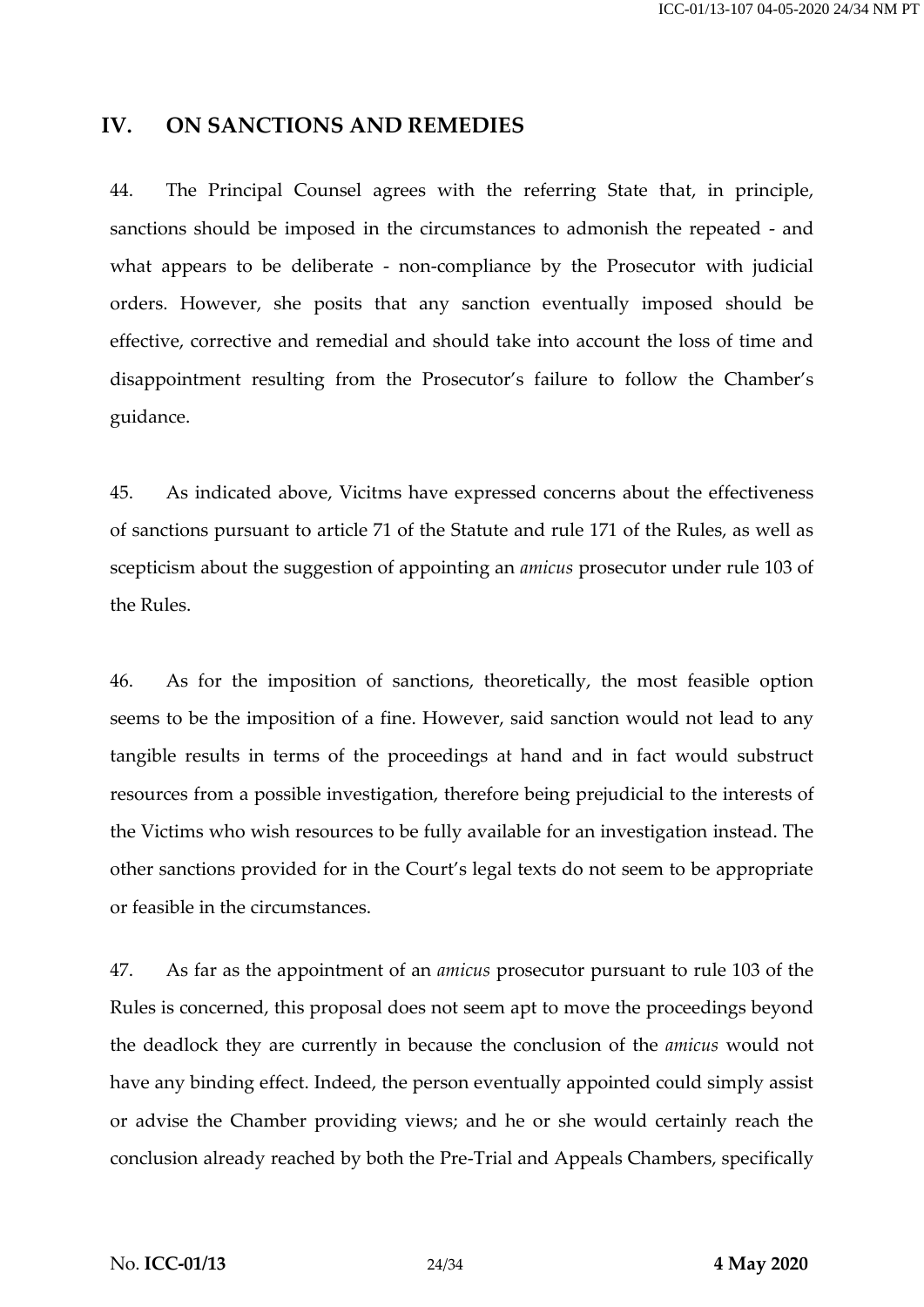that the Prosecutor misapprehended or disregarded the evidence before her. Conducting such a non-binding review would be time-intensive and would not serve the purpose of either sanctioning the Prosecutor for her non-compliance with judicial orders, or addressing the Victims' main concern, namely that an investigation into the situation be finally opened.

48. Moreover, the Statute does not provide for the appointment of an independent prosecutor to take over any function of the ICC Prosecutor as such. Since article 71 of the Statute refers to the "*removal from the courtroom*" of the person or persons who commit misconduct, including disruption of Court's proceedings or deliberate refusal to comply with Court's directions, the actual application of the provision – though not impossible – appears less than clear-cut. Likewise, rule 171 of the Rules does not provide for any satisfactory remedy in the circumstances. Neither a fine, $82$ nor an order to interdict the Prosecutor from exercising her functions for 30 days or more<sup>83</sup> would ultimately be beneficial to the further conduct of the proceedings, or the interests of the Victims.

49. The only way in which the suggestion of appointing an independent prosecutor could be achieved would be by interpreting the terms of article 71 of the Statute and rules 170 and 171 of the Rules very broadly, so as to not confine it to the physical space of the 'courtroom' but, rather, by placing emphasis on the *misconduct* that *disrupts the proceedings*. If the Prosecutor were to be 'removed' from the proceedings, her outstanding obligation to genuinely review the decision as ordered by the Appeals Chamber would not be achieved, unless the matter could be transferred to an independent prosecutor who would carry out the review with a binding outcome, similar to the function of the independent prosecutor envisaged by the *ad hoc* international tribunals in relation to the investigation of offences against

<sup>82</sup> See Rule 171(4) of the Rules.

 $83$  See Rule 171(1)-(3) of the Rules.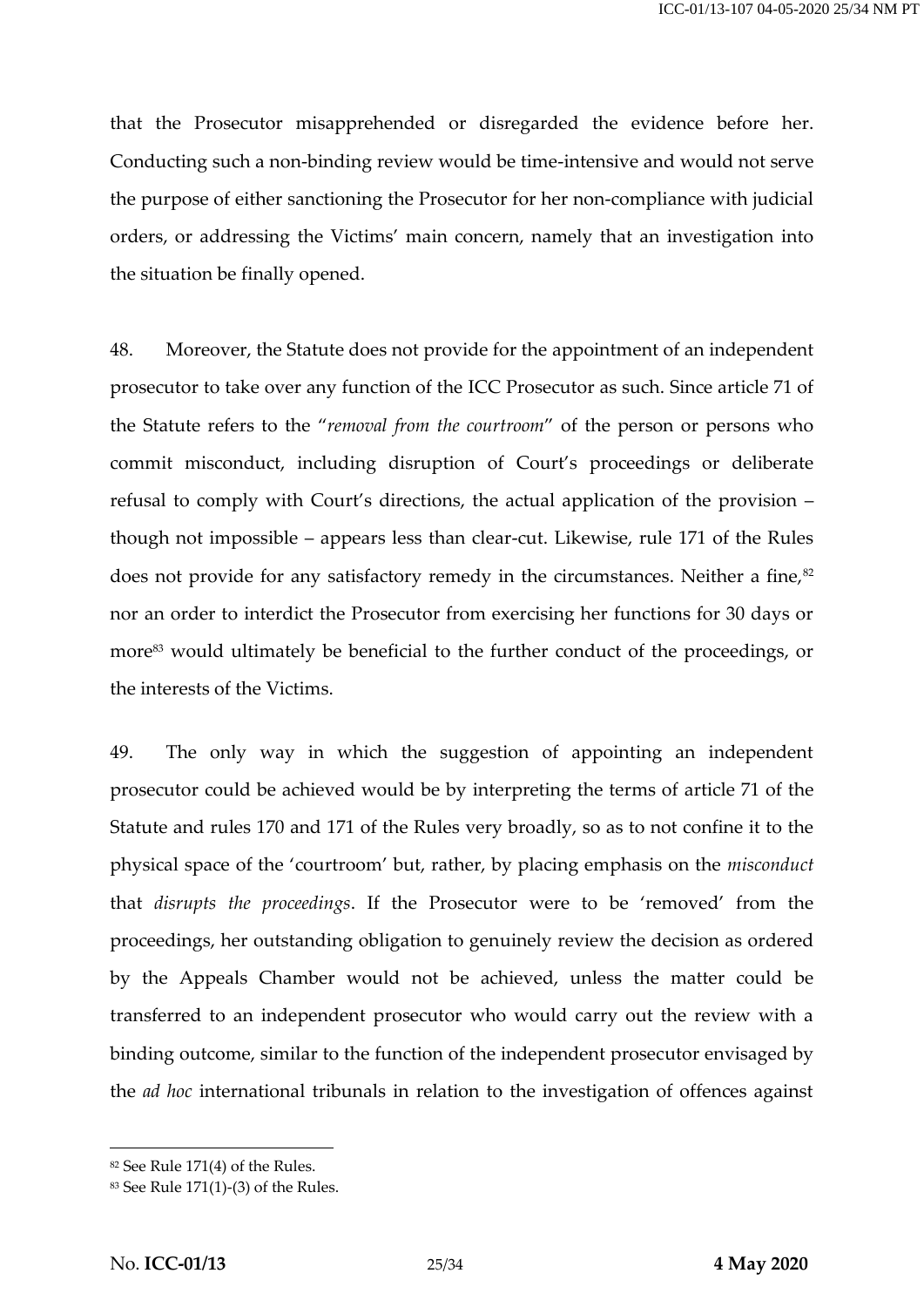the administration of justice. $84$  Thus, only the appointment of an independent prosecutor to carry out the reconsideration *in lieu of* the ICC Prosecutor would possibly and in the abstract achieve any significant result in the present proceedings. This possibility is, however, not foreseen in the statutory framework of the Court.

50. The Principal Counsel is acutely aware of the fact that such a procedure would necessitate an unprecedented interpretation of the legal provisions that could potentially go far beyond what was envisaged by the drafters of the Statute. At the same time, it cannot be over-stressed that a remedy must be found to overcome the

<sup>84</sup> Rule 77 of the 50th amended version of the Rules of Procedure and Evidence of the ICTY (8 July 2015) stipulates in the relevant part: "*(A) The Tribunal in the exercise of its inherent power may hold in contempt those who knowingly and wilfully interfere with its administration of justice* […] *(C) When a Chamber has reason to believe that a person may be in contempt of the Tribunal, it may: (i) direct the Prosecutor to investigate with a view to the preparation and submission of an indictment for contempt; (ii) where the Prosecutor, in the view of the Chamber, has a conflict of interest in respect to the relevant conduct, direct the Registrar to appoint an amicus curiae to investigate the matter and report back to the Chamber as to whether there are sufficient grounds for instigating contempt proceedings;* […]" (emphasis added). The ICTR Rules of Procedure and Evidence contains a similar provision (see Rule 77). The Rules of Procedure and Evidence of the ICTY and of the ICTR are available at the following addresses:

[http://www.icty.org/x/file/Legal%20Library/Rules\\_procedure\\_evidence/IT032Rev50\\_en.pdf](http://www.icty.org/x/file/Legal%20Library/Rules_procedure_evidence/IT032Rev50_en.pdf) and [http://unictr.unmict.org/sites/unictr.org/files/legal-library/150513-rpe-en-fr.pdf.](http://unictr.unmict.org/sites/unictr.org/files/legal-library/150513-rpe-en-fr.pdf)

An analogous provision is also contained in the most recently amended Rules of Procedure and Evidence of the Mechanism for International Criminal Tribunals (the "MICT") of 26 September 2016. MICT Rule 90 of Rules of Procedure an Evidence provides "*(A) The Mechanism in its exercise of its inherent power may, with respect to proceedings before the ICTY, the ICTR, or the Mechanism, hold in contempt those who knowingly and wilfully interfere with the administration of justice,* […] *(C) When a Chamber or a Single Judge has reason to believe that a person may be in contempt of the ICTY, the ICTR, or the Mechanism, it shall refer the matter to the President who shall designate a Single Judge who may: (i) direct the Prosecutor to investigate the matter with a view to the preparation and submission of an indictment for contempt; (ii) where the Prosecutor, in the view of the Single Judge, has a conflict of interest with respect to the relevant conduct, direct the Registrar to appoint an amicus curiae to investigate the matter and report back to the Single Judge to whether there are sufficient grounds for instigating contempt proceedings;* […]". The Rules of Procedure and Evidence of the MICT are available at the following address: [http://www.unmict.org/sites/default/files/documents/160926-rules-rev2-en.pdf.](http://www.unmict.org/sites/default/files/documents/160926-rules-rev2-en.pdf) See also ICTY, *In the Case Against Hartmann*, Case No. IT-02-54-R77.5, [Order in Lieu of an Indictment on Contempt](https://www.icty.org/x/cases/contempt_hartmann/ind/en/080827.pdf) (Specially Appointed Trial Chamber), 27 August 2008, p. 3; ICTY, *Prosecutor v. Vojislav Šešelj*, Case No. IT-03-67-R77.2, [Decision on Allegations of Contempt,](https://www.icty.org/x/cases/contempt_seselj/ind/en/090121.pdf) 21 January 2009; ICTY, *Prosecutor v. Vojislav Šešelj*, Case No. IT-03- 67-R77.3, [Public Redacted Version of Second Decision on](https://www.icty.org/x/cases/contempt_seselj2/tdec/en/100204.pdf)  [Prosecution's Motion Under Rule 77 Concerning Further Breaches of Protective Measures \(Three](https://www.icty.org/x/cases/contempt_seselj2/tdec/en/100204.pdf)  [Books\) Issued on 3 February 2010,](https://www.icty.org/x/cases/contempt_seselj2/tdec/en/100204.pdf) 4 February 2010; <sup>84</sup> ICTR, *Prosecutor v Augustin Ngirabatware*, Case No. ICTR-99-54-T, [Decision on Prosecution Oral Motion for Rule 77 Investigation Related to](http://www.worldcourts.com/ictr/eng/decisions/2009.10.30_Prosecutor_v_Ngirabatware.pdf#search=%22decision%20on%20prosecution%20oral%20motion%20for%20rule%2077%20investigation%20related%20to%20witness%20anaf%22)  [Witness ANAF,](http://www.worldcourts.com/ictr/eng/decisions/2009.10.30_Prosecutor_v_Ngirabatware.pdf#search=%22decision%20on%20prosecution%20oral%20motion%20for%20rule%2077%20investigation%20related%20to%20witness%20anaf%22) 30 October 2009; ICTR, *Prosecutor v Édouard Karemera et al.*, Case No. ICTR-98-44-T, [Decision on Prosecutor's Confidential Motion to Investigate BTH for False Testimony](http://www.worldcourts.com/ictr/eng/decisions/2008.05.14_Prosecutor_v_Karemera_2.pdf), 14 May 2008.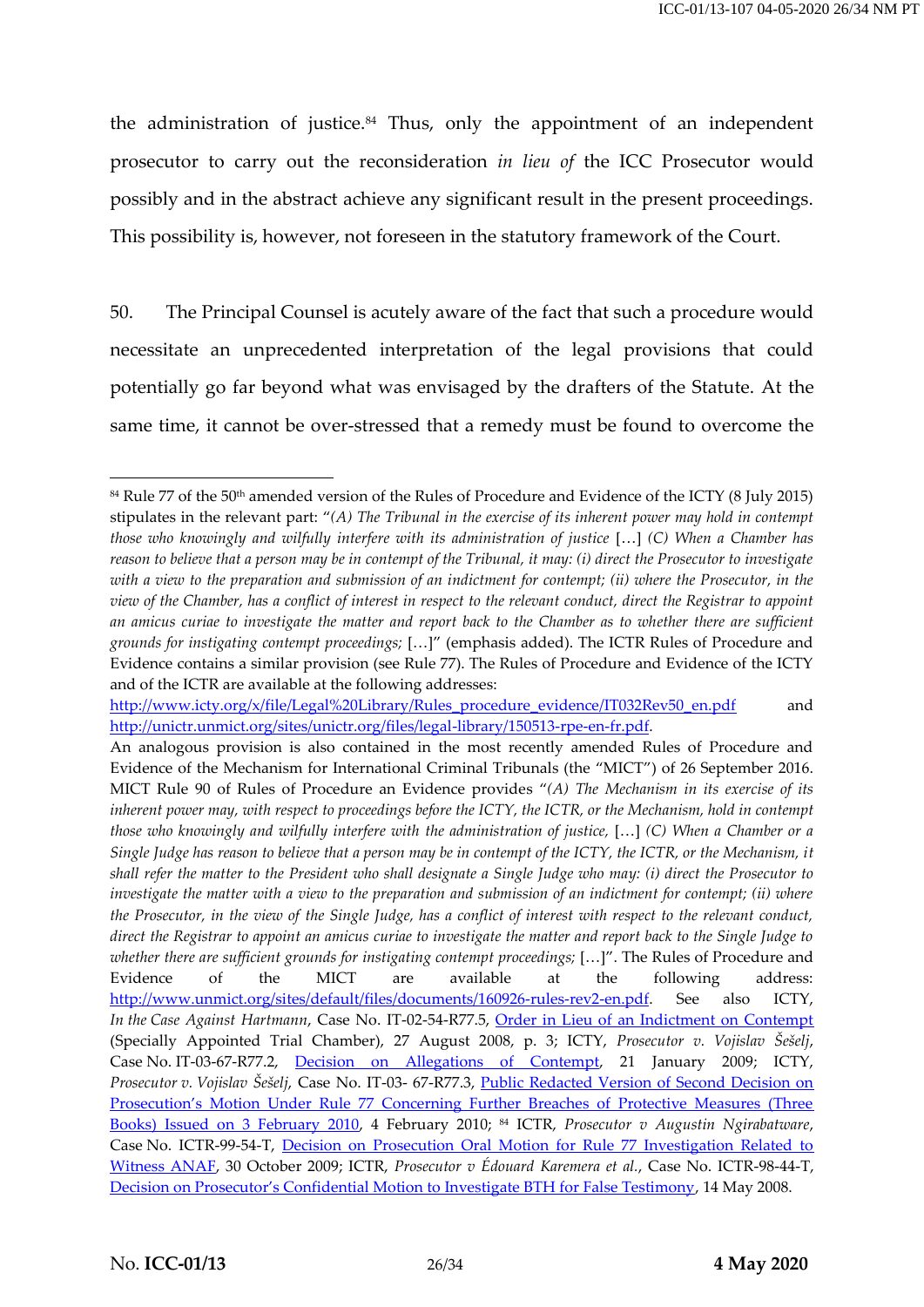current impasse; otherwise, parties, participants, and, most importantly, the Prosecutor could actively disrupt or terminate proceedings simply by disregarding Chambers' orders and/or commit other forms of non-compliance. Ultimately, the fairness of the proceedings and, most importantly, the Victims would pay the price.

51. In the *Bemba et al.* and *Lubanga* cases,<sup>85</sup> Chambers looked at the procedural and investigative possibilities relating to conduct in contempt of court. Said cases, however, concerned article 70 of the Statute – requiring the investigation of alleged contempt – rather than article 71 which deals 'only' with misconduct. Neverthless, the exemples are instructive. Indeed, in the *Lubanga* case, the relevant Chamber did not *per se* exclude the appointment of an 'independent investigator'; arguably with the full-fledged rights and duties as ordinarily conferred upon the ICC Prosecutor. In particular, the Chamber stated that

"*The Registrar is not given any authority to investigate alleged offences in this or any other context and the role of the Pre-Trial and Trial Chambers as regards Article 70 offences, is essentially limited to the opportunity to communicate relevant information to the Prosecutor for his consideration. Given the extent to which this scheme has been regulated in the Rome Statute framework, it is clear that the Judges have not been given the power to remove responsibility from the Prosecution by appointing an*  independent investigator. Clearly, if a team prosecuting a case were to find itself *placed in a position of conflict when investigation or prosecuting alleged Article 70 offences, it would then be necessary to refer the issue either to members of the OTP who were uninvolved with the proceedings or, in an extreme situation, to an independent investigator*". 86

52. *Arguendo* the circumstances of a six years stalemate in the present proceedings could perhaps fulfil the requirements of such an *extreme situation* and the appointment of an independent prosecutor could be envisaged despite the fact that

<sup>&</sup>lt;sup>85</sup> See the "Decision on the requests for the Disqualification of the Prosecutor, the Deputy Prosecutor and the entire OTP staff" (Appeals Chamber), [No. ICC-01/05-01/13-648-Red3,](https://www.icc-cpi.int/CourtRecords/CR2014_08931.PDF) 21 October 2014 (the "*Bemba et al*. Decision"), para 40. See also, the transcript of the hearing held on 14 April 2011 in the *Lubanga* case, [No. ICC-01/04-01/06-T-350-Red2-ENG,](https://www.icc-cpi.int/Transcripts/CR2012_04528.PDF) p. 17, lines 7-19.

<sup>&</sup>lt;sup>86</sup> See the transcript of the hearing held on 14 April 2011, [No. ICC-01/04-01/06-T-350-Red2-ENG,](https://www.icc-cpi.int/Transcripts/CR2012_04528.PDF) p. 17, lines 7-19.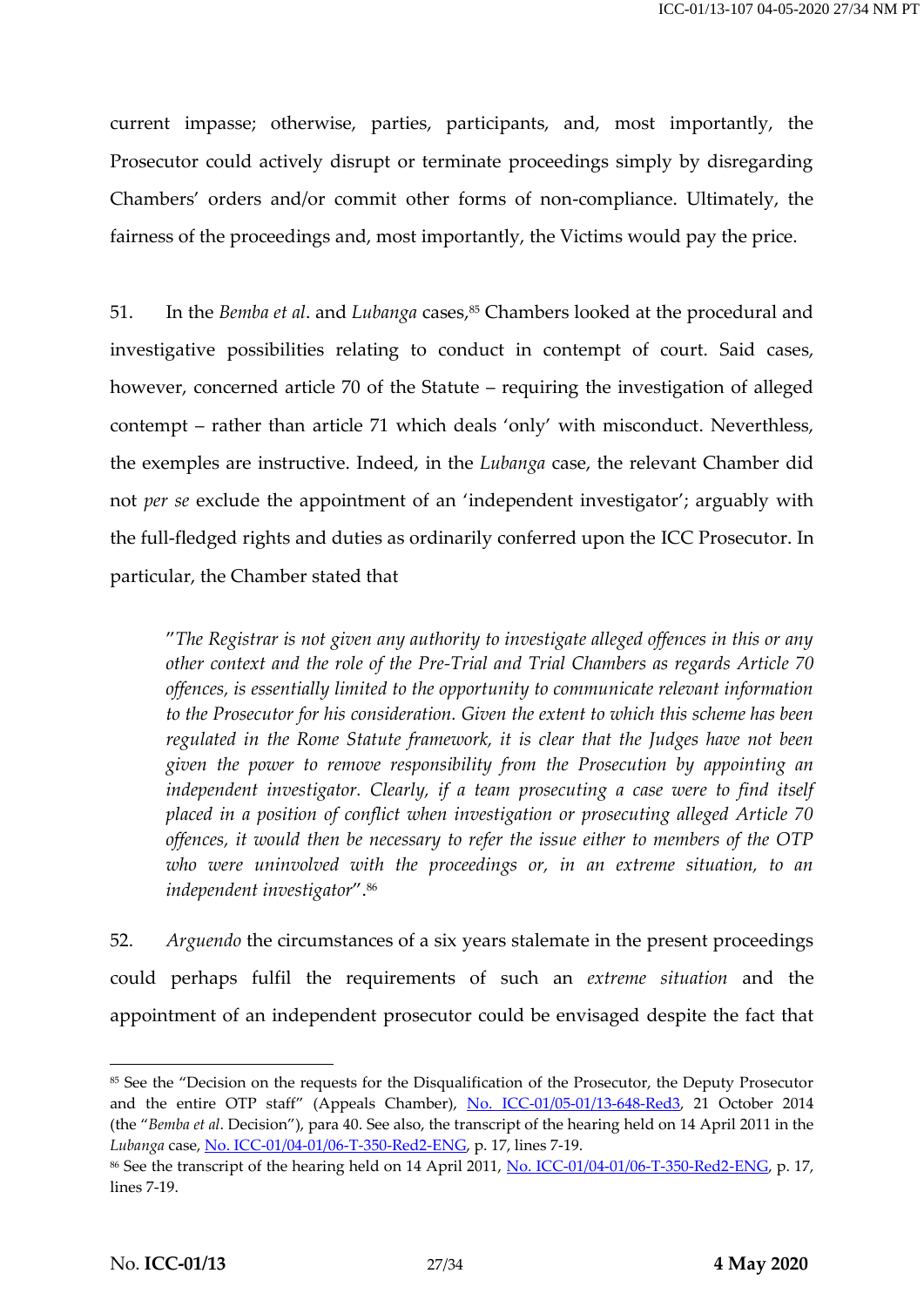said measure is not as such foreseen in the statutory texts of the Court. Moreover, in the *Ruto and Sang* case, the relevant Chamber never pronounced itself on a request for an appointment of an *amicus* prosecutor to investigate staff of the Office of the Prosecutor and Prosecution's intermediaries.<sup>87</sup>

53. The Statute only foresees two types of measures that could be taken against the Prosecutor: a fine or temporary removal under article 71 of the Statute and rule 171 of the Rules, or more drastic measures under article 42 of the Statute. The Principal Counsel posits that the latter go far beyond what would be appropriate in the present circumstances.

54. Nevertheless, one of these provisions could, to a certain extent be instructive *mutatis mutandis*. Article 42(7) of the Statute states that "[n]*either the Prosecutor nor the Deputy Prosecutor shall participate in any matter in which their impartiality might reasonably be doubted on any ground*". The provision does not offer any remedy in terms of who, instead, should be appointed in that *matter*; nor does rule 34 of the Rules provide clarity on this point. At the same time, the fact that the *matter* could be simply discontinued to be investigated, reviewed, or prosecuted because the Prosecutor or Deputy Prosecutor were removed from their functions seems incompatible with the spirit of the Statute.

55. Having carried out on two occasions a 'review' of the evidence and reached an unaltered conclusion, not genuinely taken into account either the evidence on the record or the directions of the Chambers, the Principal Counsel, however, submits that the impartiality of the Prosecutor in this matter can by now reasonably be doubted. Another review by her would be the same foregone conclusion. The Prosecutor's reiteration of her unchanged stance – and even endorsement of her

<sup>87</sup> See the "Decision on the Ruto Counsel's Request to appoint an Amicus Prosecutor" (Trial Chamber V(A)), [No. ICC-01/09-01/11-2034,](https://www.icc-cpi.int/CourtRecords/CR2016_04043.PDF) 02 June 2016.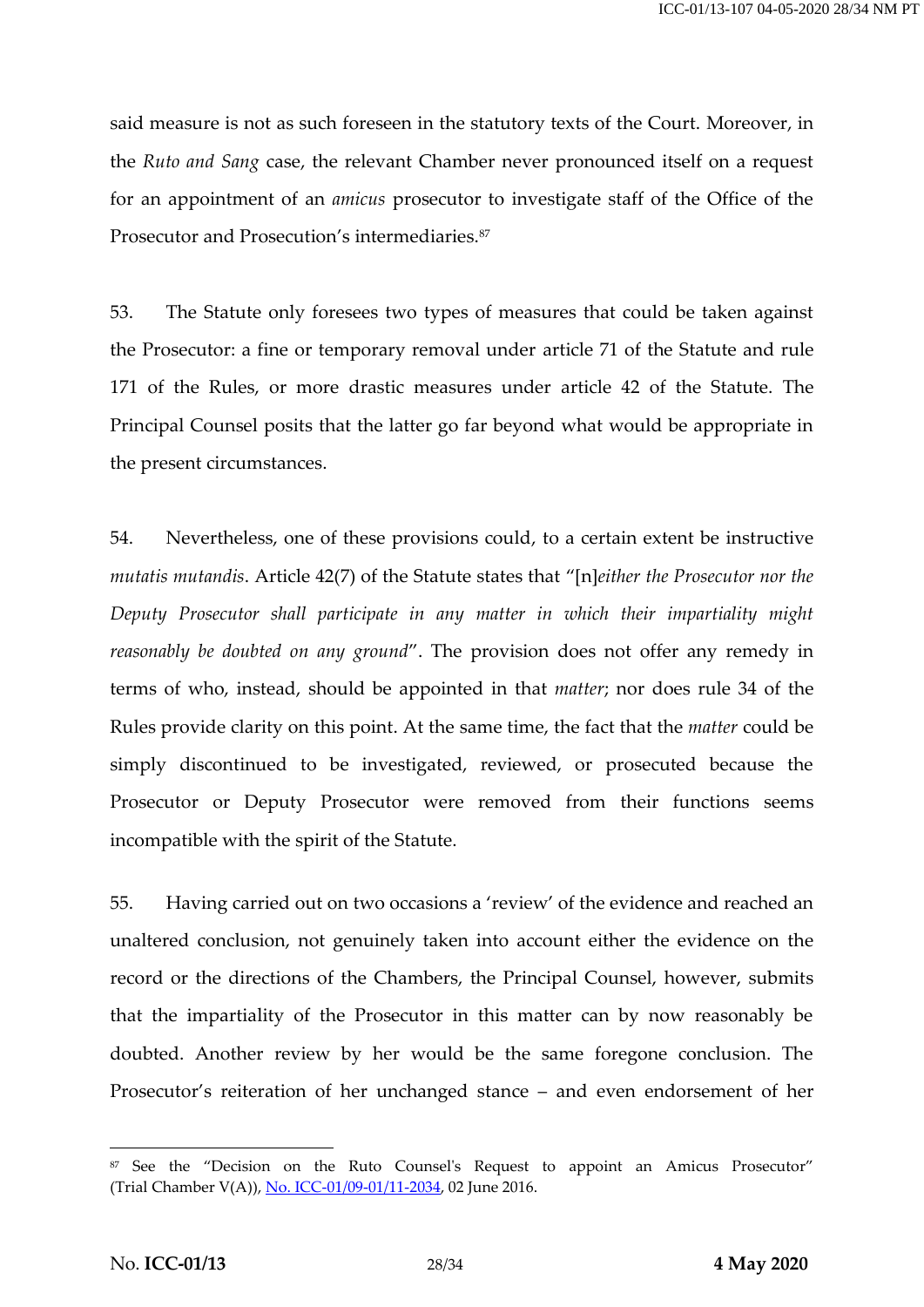previous findings in the face of contrary directions and findings of the Chamber – which were confirmed by the Appeals Chamber – could arguably fulfil the requirements of rule 34(d) of the Rules. But the matter cannot be considerd settled if a workable, just solution is not found for the Victims. Their quest for justice must not be left unattended. Someone else must assume the function of the Prosecutor under article 53 of the Statute in this exceptional and unprecedented situation.

56. The Principal Counsel posits that the obvious *lacuna* in the Statute as regards situations as the present, needs to be addressed and a legal solution for an adequate remedy found.

57. The Principal Counsel notes that in its judgment, the Appeals Chamber held that "*the pre-trial chamber's request for reconsideration is more than just a trigger of the Prosecutor's obligation to reconsider her decision. If the Prosecutor could ignore the basis for the pre-trial chamber's request for reconsideration, the judicial review proceedings under article 53(3)(a) of the Statute would be meaningless. Therefore, when the Prosecutor is reconsidering her decision not to investigate upon a request by the pre-trial chamber, it will not suffice for the Prosecutor to do so in a perfunctory manner such that the authenticity of the exercise could be questioned. Rather, the Prosecutor is required to demonstrate how she addressed the relevant issues in light of the pre-trial chamber's directions*". 88

58. Therefore, the Principal Counsel submits that, in the event the Prosecutor fails to follow the interpretation of the relevant law by the Chamber and/or to adhere to any direction expressly provided by the latter for the assessment of the gravity threshold or of certain relevant factors or information to be taken into account thereto, the Pre-Trial Chamber should be entitled to intervene.

<sup>88</sup> See the 2019 Judgement, *supra* note [16,](#page-6-0) para. 77.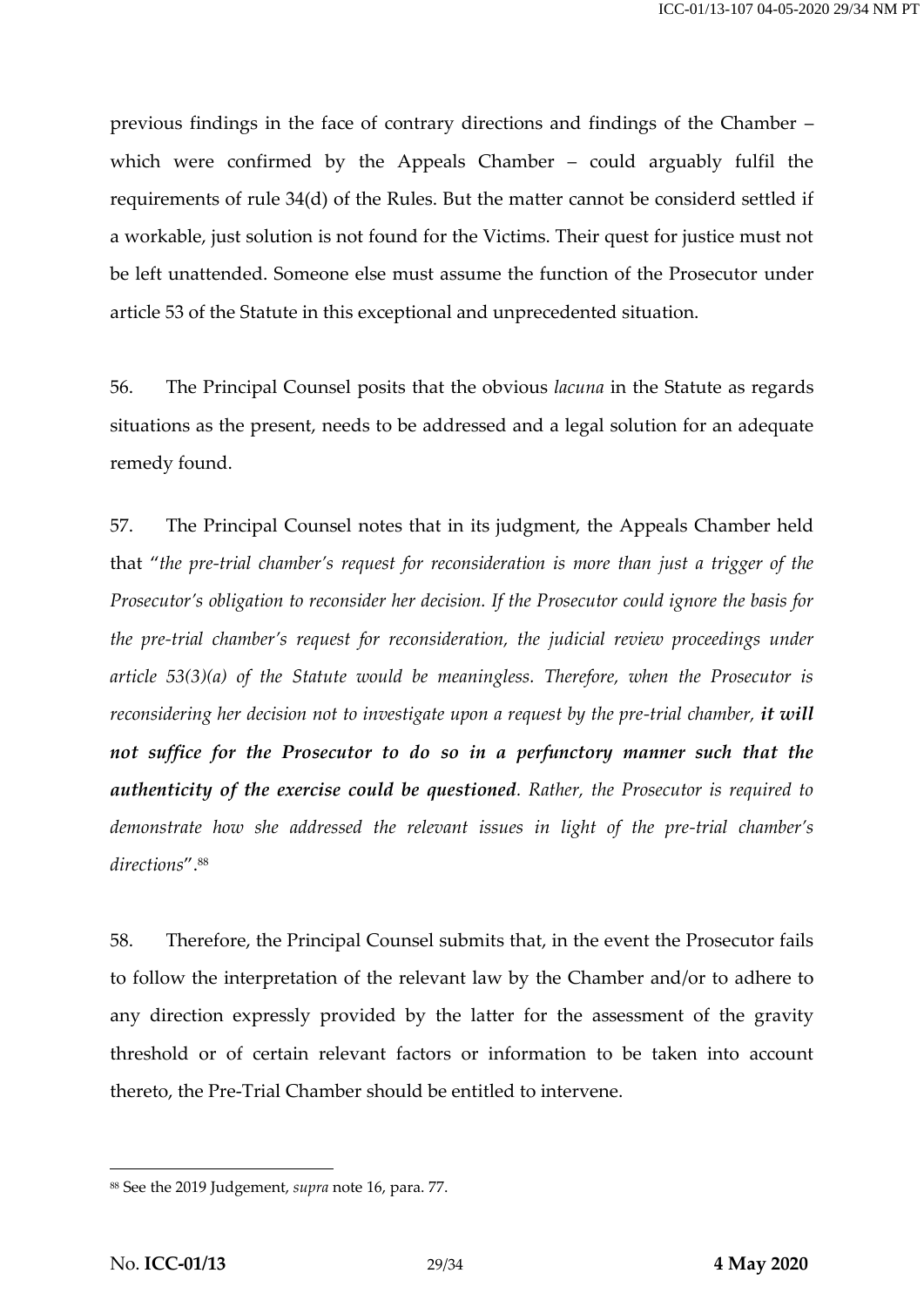59. The Principal Counsel argues that the circumstances are such that the Chamber should, at this stage and in the face of the repeated non-compliance with applying its directions, use its ineherent powers to finally substitute its own findings for those of the Prosecutor, as a 'sanction' for failing to carry out a genuine re-consideration in compliance with the judicial directions she received. <sup>89</sup> This approach would further avoid additional and arguably significant delays that would flow from the appointment of an independent prosecutor or eventually a further instruction by the Chamber to the Prosecutor to review her (second) decision yet another time.

60. Nothing in the Statute prevents the Pre-Trial Chamber from doing so at this juncture, given that there are no other feasible measures available at this stage. In fact, a review of the preparatory works reveals the esistence of a relevant proposal – not included in the analysis by the Appeals Chamber in its Judgement of November 2015<sup>90</sup> - made by France in the early stages of the proceedings of the Preparatory Committee in 1996. Said proposal read as follows:

# *"Article 43 Reply to the closing of the case*

*1. When the Prosecutor has decided not to initiate an investigation, in accordance with article 40(1)(b), or not to institute proceedings following an investigation in accordance with article 42 (1), the Preliminary Investigations Chamber may, either at the request of the State which lodged the complaint under article 37 or at the request of the Security Council, if the matter was submitted to the Court under article 38 (1), ask him to reconsider his decision. It may do so only once"***. 91**

 $\overline{\phantom{a}}$ 

<sup>89</sup> Incidentally, the Principal Counsel notes that regulation 29 of the Regulations of the Court provides for the possibility for a Chamber to issue any order it deems necessary in the interests of justice in the event of non-compliance by a participant with an order of a Chamber.

 $90$  See the "Decision on the admissibility of the Prosecutor's appeal against the 'Decision on the request of the Union of the Comoros to review the Prosecutor's decision not to initiate an investigation'" (Appeals Chamber), [No. ICC-01/13-51,](https://www.icc-cpi.int/CourtRecords/CR2015_20965.PDF) 06 November 2015, paras. 61-65.

<sup>&</sup>lt;sup>91</sup> See the "Draft Statute of the International Criminal Court (working paper submitted by France)", [UN Doc. A/AC.249/L.3,](https://www.legal-tools.org/doc/4d28ee/pdf) 6 August 1996, p. 39.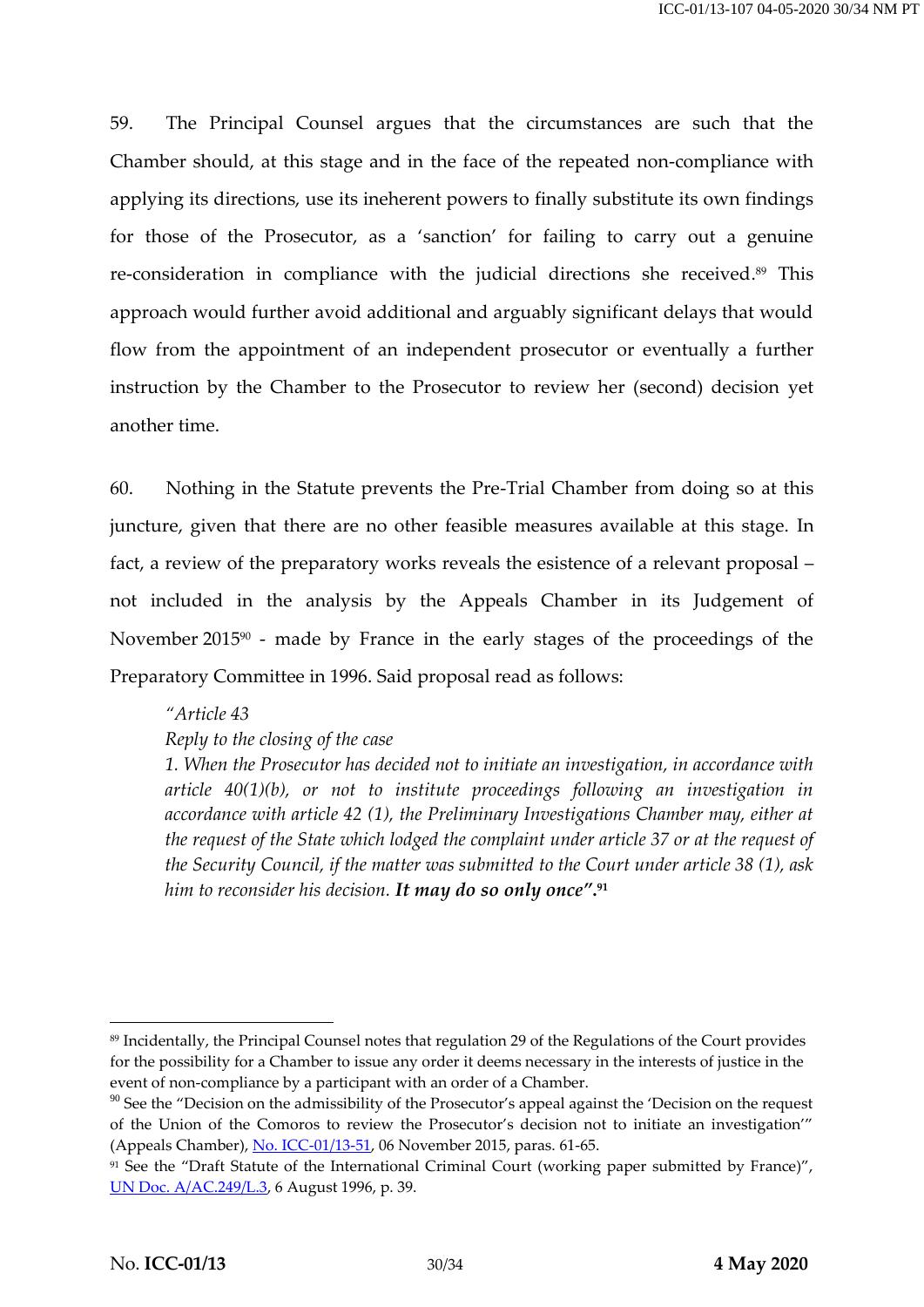61. In 1997, the Preparatory Committee formally decided to include this proposal in the part dealing with investigation of the draft statute, *albeit* with a degree of modification stating:

#### *"Article 26*

*Investigation of alleged crimes*

*5. At the request of a complainant State or, in a case to which article 23 (1) applies, at the request of the Security Council, the Presidency [entity to be determined] shall [may] review a decision of the Prosecutor not to initiate an investigation or not to file*  an indictment, and may request the Prosecutor to reconsider the decision *[but it may do so only once]"*. 92

62. This draft article was further revised in the same year as follows:

#### *"Article 26*

#### *Investigation of alleged crimes*

*5. At the request of a complainant State or, in a case to which article 23, paragraph 1, applies, at the request of the Security Council, the Presidency [Pre-Trial Chamber] shall [may] review a decision of the Prosecutor not to initiate an investigation or not to file an indictment, and may request the Prosecutor to reconsider the decision [but it may do so only once] [: provided that the Prosecutor, any suspect and the complainant State [or the Security Council (as the case may be)] shall be informed of such review proceedings or confirmation proceedings within the contemplation of paragraph 4 of this article which involves a decision based on considerations of the interests of justice and shall be entitled to submit his/her/their/its viewpoints with regard thereto, which viewpoints shall be considered by the Presidency, [Pre-Trial Chamber] in coming to its decision]". 93*

63. This formulation was largely accepted at the meeting of the Preparatory Committee held in Zutphen (The Netherlands) and formed the basis of the draft statute of the International Criminal Court.<sup>94</sup> Furthermore, the mechanism described above in which a Pre-Trial Chamber would review a decision of the Prosecutor not to initiate an investigation and request the Prosecutor to reconsider the decision *only* 

<sup>&</sup>lt;sup>92</sup> See the "Abbreviated Compilation of Proposals on Procedural Matters, Preparatory Committee on the Establishment of an [International Criminal Court"](https://www.legal-tools.org/doc/30409e/pdf), 4 August 1997, p. 5.

<sup>93</sup> See the "Decisions taken by the Preparatory Committee at Its Session held from 4 to 15 August 1997", [UN Doc. A/AC.249/1997/L.8/Rev.1,](http://www.iccnow.org/documents/DecisionsTaken14Aug97.pdf) 14 August 1997, p. 17.

<sup>94</sup> See the "Report of the Inter-Sessional Meeting from 19 to 30 January 1998 in Zutphen, The Netherlands", [UN Doc. A/AC.249/1998/L.13,](https://www.legal-tools.org/doc/7ba9a4/pdf/) 4 February 1998, p. 90.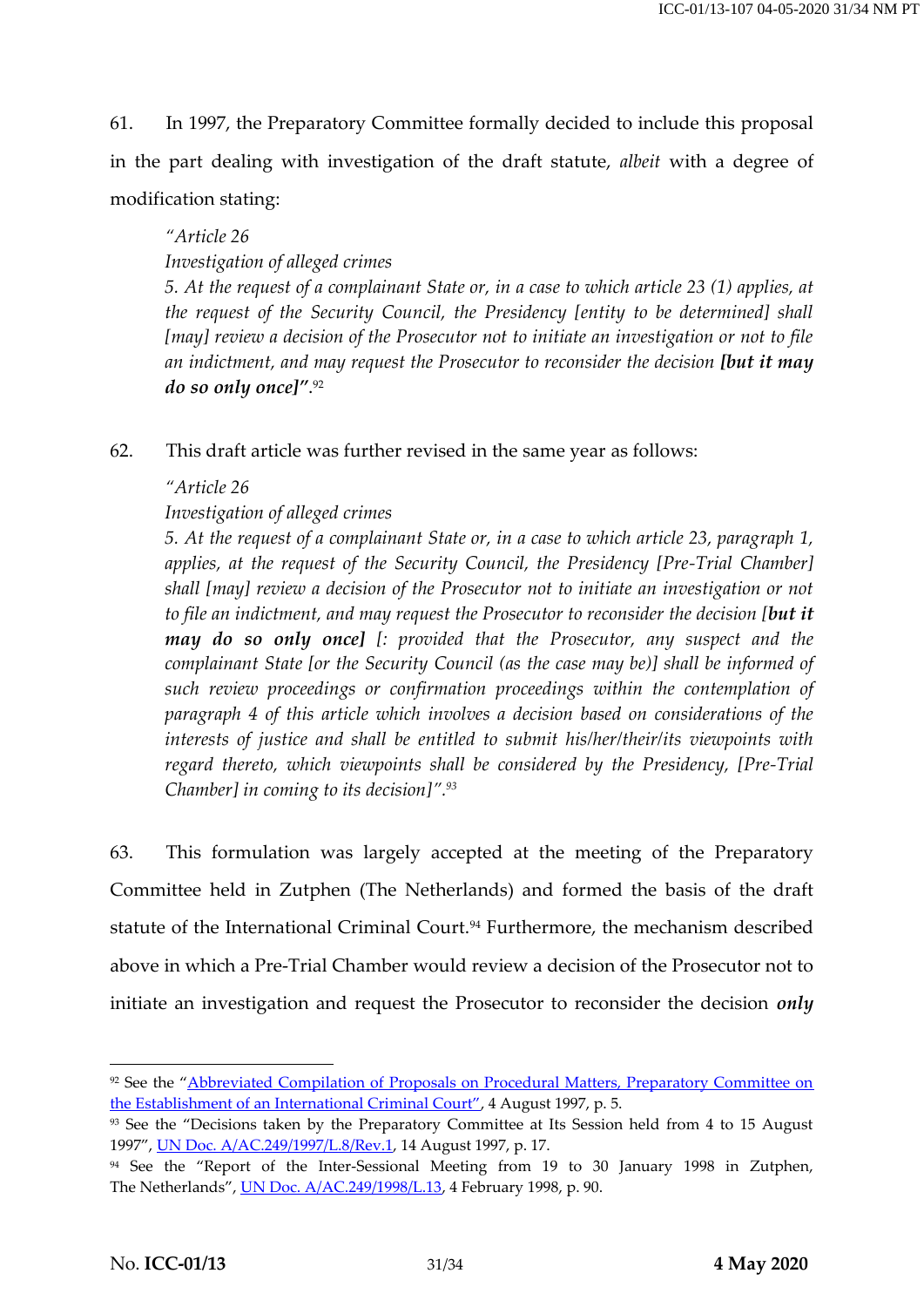*once* was officially included in the Draft Statute of the Court by the Preparatory Committee and ultimately presented to the Rome Conference.<sup>95</sup>

64. Although this specific wording of the French proposal was not adopted in the final version of the Statue, such a mechanism had strong support among the drafters. Indeed, the proposal was accepted early on by the delegations of the Preparatory Committee and maintained in the Draft Statute of the Court until the last moment. It is, therefore, the Principal Counsel's submission that the drafters of the Statute foresaw the possibility of endless friction between the Prosecutor and the Pre-Trial Chamber and thus sought to limit the former's discretion over the supervisory authority of the latter.

65. Judge Eboe-Osuji, in his partly dissenting opinion to the 2019 Judgment, cautioned that "[in the Majority's view] *all that the Pre-Trial Chamber needs do is to remain on* [the side of the law] *and from there hope to exert something of remote control on what the Prosecutor does in the outcome. And, the assumption continues, for as long as the Pre-Trial Chamber gives its directions as to the law in that way—and repeatedly does so, if need be—the system should work well enough. I am not convinced that this is the right instinct. For, it is a system with a built-in flaw of an eventual stalemate: in the event that the Pre-Trial Chamber and the Prosecutor may find themselves locked in an interminable loop of disputes as to whether the Prosecutor's decisions had been compliant with the Pre-Trial Chamber's repeated requests for reconsideration*". 96

66. Therefore, in a situation where, as put by Judge Eboe-Osuji, the Pre-Trial Chamber and the Prosecutor find themselves "*locked in an interminable loop"*, it seems

<sup>95</sup> See the "Text of the Draft Statute for the International Criminal Court", UN Doc. [A/AC.249/1998/CRP.11](https://legal.un.org/icc/rome/proceedings/E/Rome%20Proceedings_v3_e.pdf), l April 1998, p. 4 and "Draft Statute for the International Criminal Court, Report of the Preparatory Committee on the Establishment of an International Criminal Court", [UN Doc. A/CONF.183/2/Add.1,](https://documents-dds-ny.un.org/doc/UNDOC/GEN/N98/101/05/PDF/N9810105.pdf?OpenElement) 14 April 1998, p. 78.

<sup>&</sup>lt;sup>96</sup> See the "Partly Dissenting Opinion of Judge Eboe-Osuji", [No. ICC-01/13-98-Anx,](https://www.icc-cpi.int/RelatedRecords/CR2019_04887.PDF) 02 September 2019, para. 38.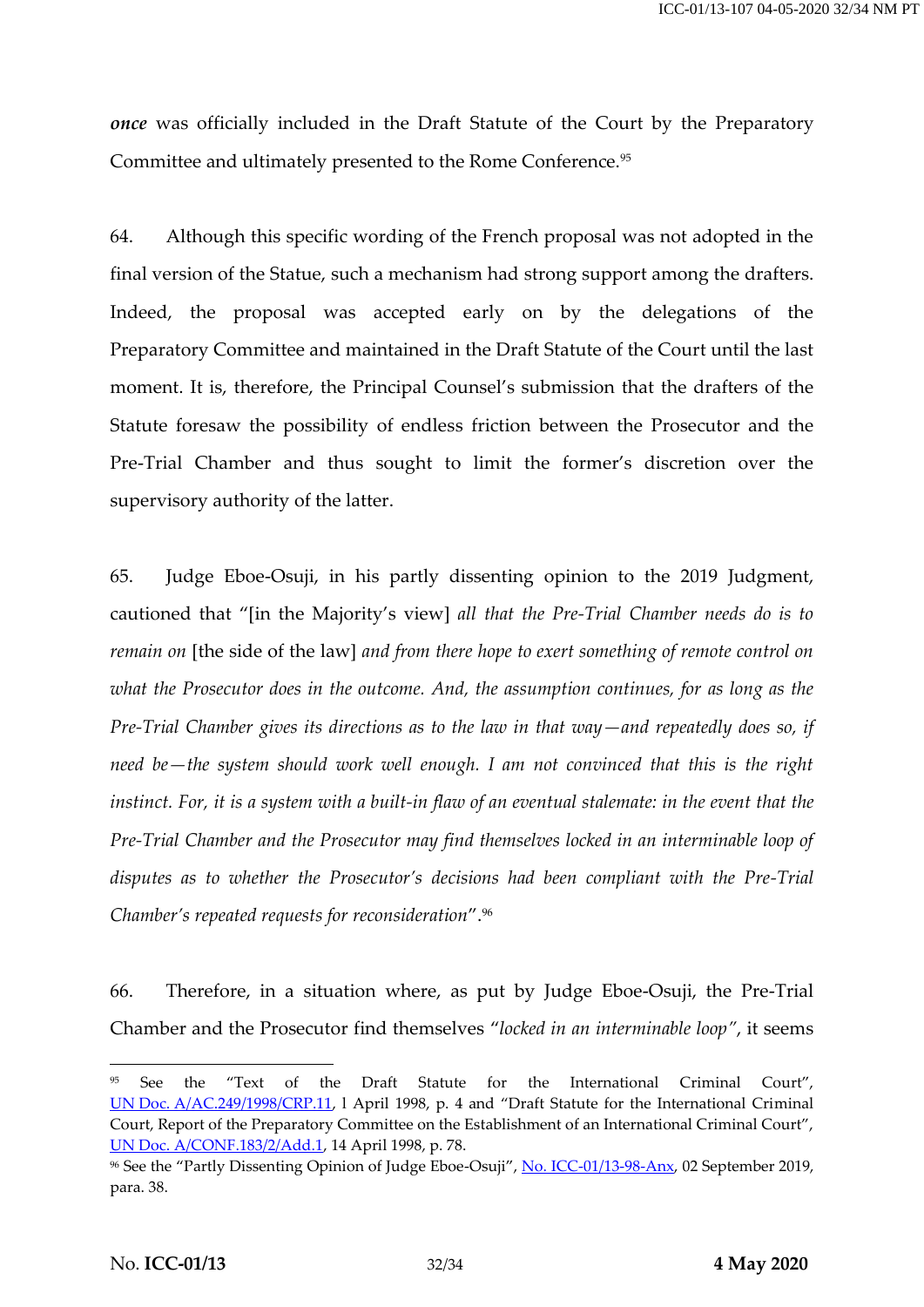appropriate to resort to the preparatory works of the Statute and give effect to the apparent intention of the drafters which initially sought to limit the Prosecutor's ability to continually contest the supervisory authority of the Pre-Trial Chamber. In such exceptional circumstances, the intent of the drafters should militate towards restricting the Prosecutor's ability to challenge over and over again the Pre-Trial Chamber's review.

67. The Prosecutor highly selectively considered information, came to unreasonable conclusions and applied an erroneous threshold to downplay the available evidence and prevent the opening of an investigation into a situation that was referred to her by a State Party pursuant to article 14(1) of the Statute. The Principal Counsel notes that article 14 of the Statute leaves extremely little room for the Prosecutor to refuse the opening of an investigation as indicated by the words "*a situation in which one or more crimes within the jurisdiction of the Court appear to have been committed".<sup>97</sup>* The Pre-Trial Chamber has repeatedly stated that there were clear indicia that crime(s) **appeared** to have been committed. Had the Prosecutor taken the Chamber's directions into account and remedied the five identified errors, there would not have been any other reasonable conclusion than to open an investigation.

68. In conclusion, the Principal Counsel advocates for an interpretaion of the Court's legal framework that takes fully into account the right of Victims to truth and justice and bridges any gap in the pursuit of accountability. The Statute as a whole makes the fight against impunity the Court's very *raison d'être*. Accordingly, the Court's legal framework is based on a presumption that investigation and prosecution of international crimes are *ipso facto* in the interests of justice and should be pursued. Given the overall presumption in favour of accountability, it will be against the spirit of the Statute that a situation of impasse as the one faced in the current proceedings could not be remedied by the Pre-Trial Chamber.

<sup>97</sup> Emphasis added.